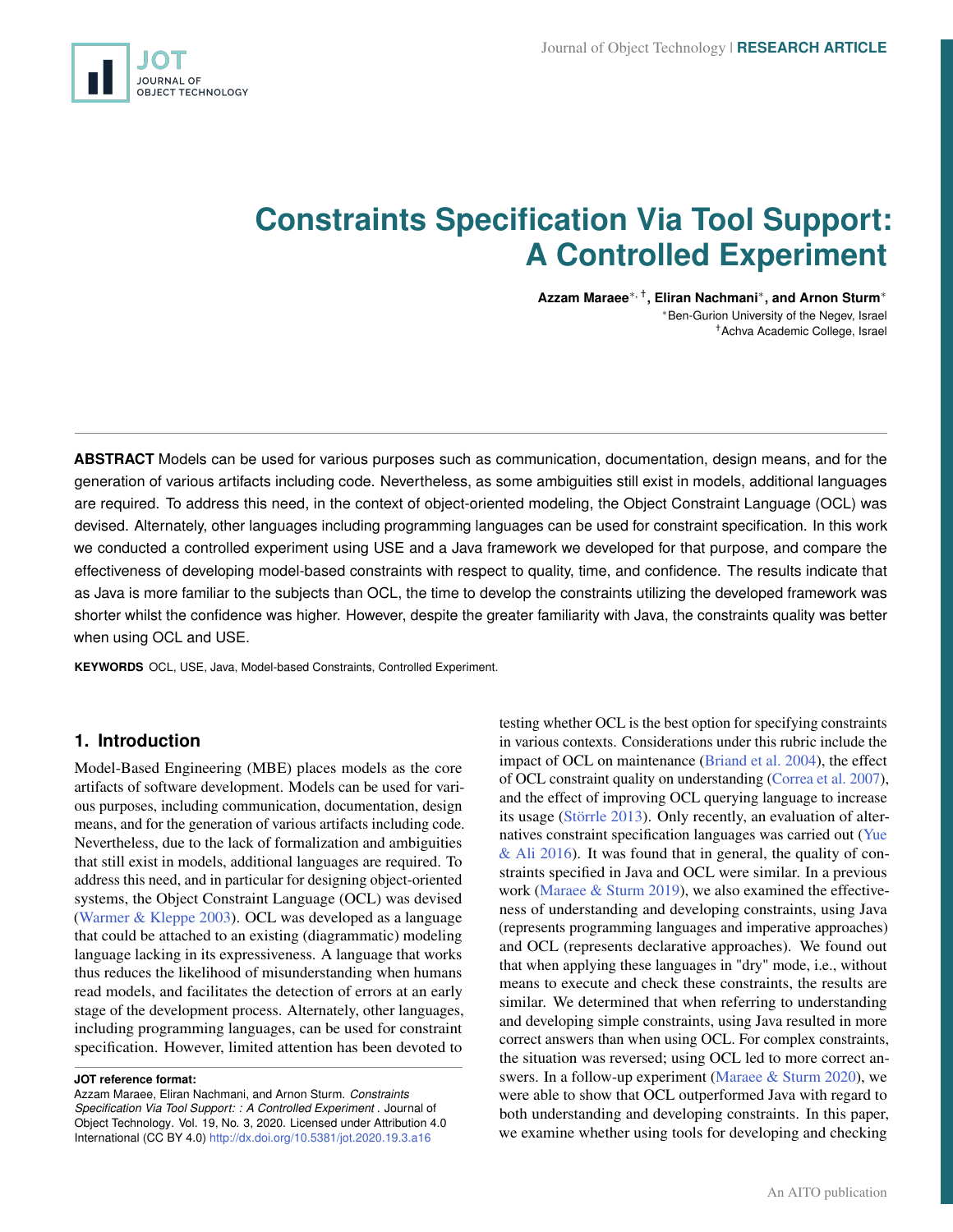constraints affects the effectiveness of developing constraints in OCL and in Java, and further examine the differences between these two languages. For this purpose, we conducted a controlled experiment using USE [\(Gogolla et al.](#page-14-2) [2007\)](#page-14-2) and a Java framework developed specifically for this purpose, comparing the effectiveness of developing model-based constraints, with respect to time, quality, and confidence. We further reflect upon the subjects' perception regarding the usage of the languages and the tools.

The paper is organized as follows. In Section [2,](#page-1-0) we review existing studies focusing on those that assess tool effectiveness. In Section [3,](#page-2-0) we introduce the tools which we used in the present experiment. In Section [4,](#page-4-0) we present the experiment design and its execution, and in Section [5](#page-8-0) we report on the results. In Section [6](#page-9-0) we discuss the results, and identify threats to validity in Section [7.](#page-13-0) Finally, in Section [8](#page-13-1) we conclude and outline plans for future research.

# <span id="page-1-0"></span>**2. Related Work**

Textual modeling languages such as OCL, Alloy, and FOML are used in MBE for a variety of purposes, such as model querying and specifying model constraints [\(Balaban et al.](#page-14-3) [2016\)](#page-14-3). OCL has become a widely adopted constraint language in modelbased engineering [\(Cabot & Gogolla](#page-14-4) [2012\)](#page-14-4). In the context of its practical use, Ali et al. [\(Ali et al.](#page-14-5) [2014\)](#page-14-5) showed the successful use of OCL in six industrial case studies. They also suggested that a subset of OCL should be sufficient for these applications. OCL has attracted increasing attention from both academia and industry. A variety of OCL tools and verification/validation/testing techniques around OCL are currently available [\(Gogolla et](#page-14-6) [al.](#page-14-6) [2013;](#page-14-6) [Pérez & Porres](#page-15-5) [2019;](#page-15-5) [Gogolla, Hilken, & Doan](#page-14-7) [2018;](#page-14-7) [Cabot et al.](#page-14-8) [2014;](#page-14-8) [Ali et al.](#page-14-9) [2013;](#page-14-9) [Queralt et al.](#page-15-6) [2012;](#page-15-6) [Wille et al.](#page-15-7) [2012;](#page-15-7) [Gogolla et al.](#page-14-10) [2005;](#page-14-10) [Brucker & Wolff](#page-14-11) [2008;](#page-14-11) [Briand et al.](#page-14-0) [2004\)](#page-14-0). Gogolla et al. [\(Gogolla et al.](#page-14-6) [2013\)](#page-14-6) indicated the need for a set of OCL benchmarks to help evaluate and compare OCL tools, and to this end initialized an OCL repository [\(Gogolla et](#page-14-12) [al.](#page-14-12) [2014\)](#page-14-12).

They observed that such benchmarks would encourage the development of new OCL tools. Similar repositories have since appeared in [\(Noten et al.](#page-15-8) [2017;](#page-15-8) [Mengerink et al.](#page-15-9) [2019\)](#page-15-9).

There are a number of tools for Java, UML, and OCL, including industry UML modeling tools which support the specification of OCL [\(Portal](#page-15-10) [2014;](#page-15-10) [NoMagic](#page-15-11) [2020\)](#page-15-11), or support both OCL and Java for specifying constraints such as IBM RSA [\(IBM](#page-15-12) [2019\)](#page-15-12) and Papyrus [\(IBM](#page-15-13) [2020\)](#page-15-13). However, there are relatively few studies which evaluate the effectiveness of using tools for writing constraints. While the work of Yue and Ali in [\(Yue & Ali](#page-15-2) [2016\)](#page-15-2) and our last study [\(Maraee & Sturm](#page-15-4) [2020\)](#page-15-4) evaluate the usage of Java and OCL as alternatives constraint specifications, we are not aware of any work in the literature that evaluates the impact of using tools for this purpose.

The remainder of this section focuses on tools that support the specification of OCL and/or Java, studies on students' experiences with software modeling tools and their usability, and studies on teaching modeling and OCL using these tools.

#### **2.1. Modeling Tools**

Since the introduction of OCL, a variety of software modeling tools have been developed in academia and in industry [\(Portal](#page-15-10) [2014;](#page-15-10) [NoMagic](#page-15-11) [2020;](#page-15-11) [IBM](#page-15-12) [2019,](#page-15-12) [2020\)](#page-15-13). One of the first OCL tools to be introduced was Dresden OCL, which was developed at the Technische Universität Dresden. The most recent version of the toolkit provides an OCL Parser, an OCL Interpreter, and an OCL-to-Java Code Generator, and supports constraints specification and verification [\(Demuth & Wilke](#page-14-13) [2009;](#page-14-13) [Software](#page-15-14) [Technology Chair](#page-15-14) [2004\)](#page-15-14). HOL-OCL is a rich theorem-proving environment, which makes it possible to reason over UML class models annotated with OCL specifications [\(Brucker & Wolff](#page-14-11) [2008\)](#page-14-11). Recently, [\(Hammad et al.](#page-14-14) [2017\)](#page-14-14) presented iOCL, an interactive tool for specifying, validating, and evaluating OCL constraints. The tool guides the modeler to specify OCL constraints interactively by presenting only the relevant details for selection at any given step in the specification, and automatically correcting syntax errors. iOCL was evaluated using a real-world case study, and was found to be useful in facilitating the process of OCL constraint specification.

OCL has several competing textual constraint languages, such as Alloy and FOML [\(Balaban et al.](#page-14-3) [2016;](#page-14-3) [Jackson](#page-15-15) [2002;](#page-15-15) [Balaban & Kifer](#page-14-15) [2011\)](#page-14-15). FOML is an expressive logic rule language that provides an intentional and executable formal basis for software models [\(Balaban & Kifer](#page-14-15) [2011\)](#page-14-15). FOML supports model-level activities such as constraints transformation, analysis, and reasoning about models and model testing [\(Balaban &](#page-14-15) [Kifer](#page-14-15) [2011;](#page-14-15) [Khitron et al.](#page-15-16) [2016\)](#page-15-16). Alloy is a textual modeling language based on relational logic, that employs SAT solver for the bounded validation of user assertions [\(Jackson](#page-15-15) [2002\)](#page-15-15). Nakajima showed the benefit of using Alloy in teaching formal methods in software engineering courses [\(Nakajima](#page-15-17) [2014\)](#page-15-17). They used Alloy to encode the core concepts, allowing for swift feedback via the automatic analysis tool. The translation of class models/OCL to Alloy [\(Anastasakis et al.](#page-14-16) [2010\)](#page-14-16), and the work of Moas et al. [\(Anastasakis et al.](#page-14-16) [2010\)](#page-14-16) provide a UML/OCL analysis tool that supports instance generation and completion.

In addition to tools developed within the academia, the industry also recognizes the importance of OCL. As mentioned before, MagicDraw, IBM Rational Software Architect (IBM RSA), and Papyrus are tools that support the specification of OCL constraints [\(NoMagic](#page-15-11) [2020;](#page-15-11) [IBM](#page-15-12) [2019,](#page-15-12) [2020\)](#page-15-13). IBM RSA [\(IBM](#page-15-12) [2019\)](#page-15-12) and Papyrus [\(IBM](#page-15-13) [2020\)](#page-15-13) also support the constraint specification in Java. These also enable the validation of the specified constraints to some extent. MagicDraw IBM RSA and Papyrus are widely-used tools, both in industry and for teaching modeling [\(Agner et al.](#page-14-17) [2019\)](#page-14-17).

#### **2.2. Experience with software modeling tools**

Several studies have explored the usability of UML modeling tools, mainly by comparing their different features [\(Auer et al.](#page-14-18) [2007;](#page-14-18) [Khaled](#page-15-18) [2009;](#page-15-18) [Safdar et al.](#page-15-19) [2015;](#page-15-19) [Agner et al.](#page-14-17) [2019;](#page-14-17) [Planas](#page-15-20) [& Cabot](#page-15-20) [2020\)](#page-15-20). Usability is a core issue in Human-Computer Interaction (HCI). It is defined as "The extent to which a product can be used by specified users to achieve specified goals with effectiveness, efficiency, and satisfaction in a specified context of use." [\(Dix](#page-14-19) [2009\)](#page-14-19). Most studies employed empirical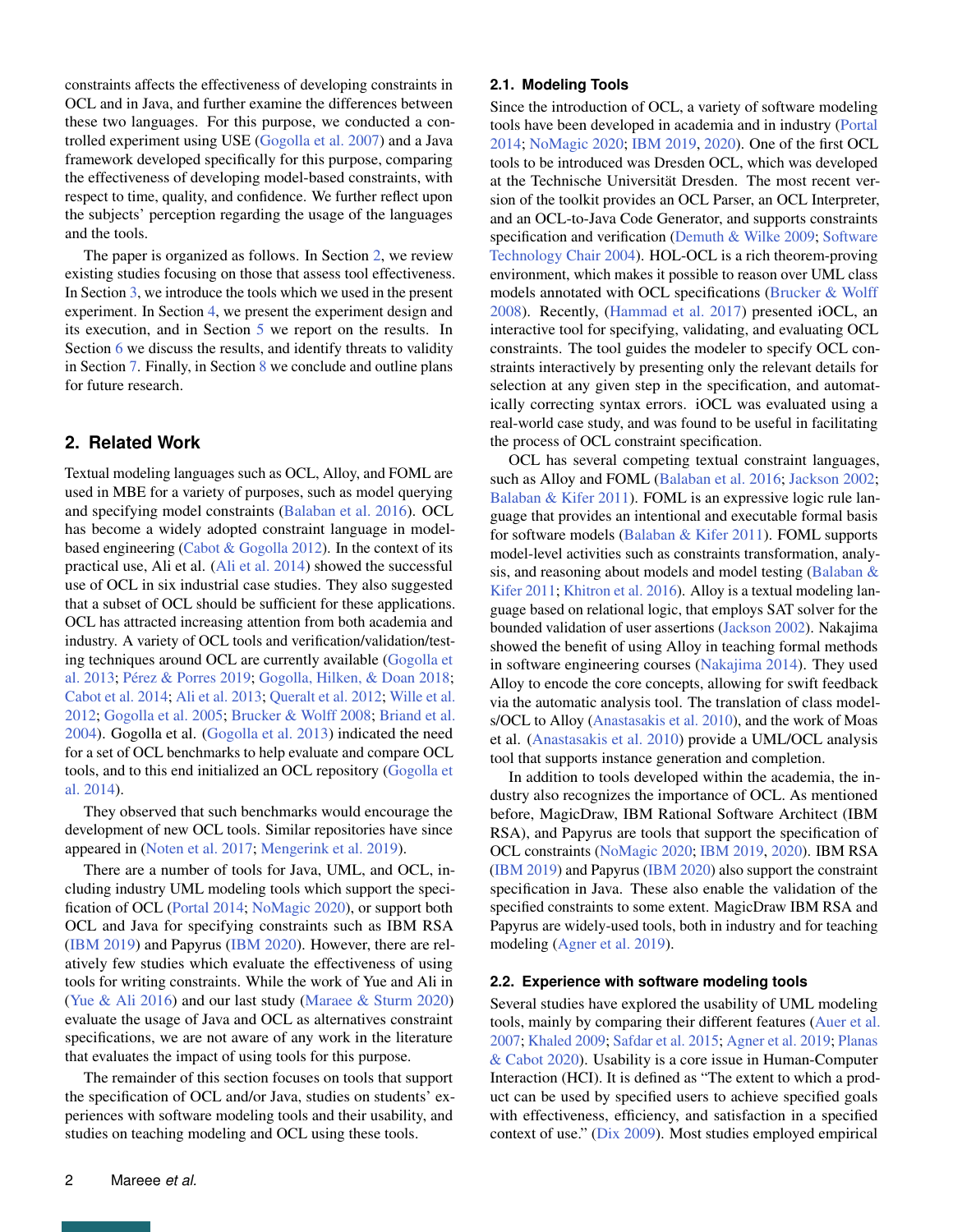approaches, analyzing usability issues in a number of ways such as comparing usage between two different tools and assessing the productivity of the software engineers when modeling with these tools. For example, a recent study of Planas and Cabot examined the usability of two modeling tools, MagicDraw and Papyrus, by analyzing 12 hours of video recordings of students using the tools [\(Planas & Cabot](#page-15-20) [2020\)](#page-15-20). They analyzed the usability of the tools from three perspectives: the modeling process, the modeling effort, and the modeling obstacles that the students encountered during the process. The study found that there were no notable differences regarding the usability of MagicDraw and Papyrus. They also presented several recommendations for improving the usability of the two modeling tools. Furthermore, [\(Planas & Cabot](#page-15-20) [2020\)](#page-15-20) provides a comprehensive review of usability studies related to modeling tools. Whilst the studies under review compared the usability of UML modeling tools, they overlooked the quality or correctness of the developed models. We are not aware of studies comparing different tools when the modeling languages are different. But certainly, these studies indicate the effect of a tool on the performance of the subjects using them. Tool usability is beyond the scope of this paper. Nevertheless, we do refer to a few studies that took the usability aspect into consideration, and that are relevant to the current study.

Safdar et al. [\(Safdar et al.](#page-15-19) [2015\)](#page-15-19) conducted a controlled experiment comparing the productivity and the quality of the work produced by software engineers while modeling with RSA, MagicDraw, and Papyrus. They measured the productivity of the engineers in terms of modeling effort required to correctly complete a task; learnability; time and number of clicks required; and memory load required for a software engineer to complete a task. They measured completeness as the percentage of modeling elements modeled correctly by the user for a particular task, compared to the total number of modeling elements in the reference model for that task, where correctness refers to choosing the right model elements. The results showed that there was no significant difference between RSA-MagicDraw and MagicDraw-Papyrus in terms of completeness for modeling class diagrams, although RSA was significantly better than Papyrus in this regard.

Anger et al. surveyed the use of modeling tools by 117 students in software engineering courses in different countries [\(Agner et al.](#page-14-17) [2019\)](#page-14-17). The result showed that students considered features such as code generation and model validation as a key benefit. Tools such as MagicDraw, Papyrus, and UMPLE yielded the greatest perceived benefits from the students' perspective in terms of code generation, while USE stood out from the other tools for users who were motivated by the validation and "support to edit models textually" features. In addition, students considered the lack of feedback about models, the slowness, and the difficulty experienced in drawing diagrams, as drawbacks.

Burgueño et al. discussed some of the issues we also faced when teaching modeling to software engineers, presenting a case study modeled with UML and OCL/USE that has been used successfully to teach modeling in class [\(Burgueño et al.](#page-14-20) [2018\)](#page-14-20). Students specified a system and its views, verified their

relations, and performed several analyses on the overall system specifications. Even though during the course students were exposed to three modeling tools—MagicDraw, Papyrus, and USE—for OCL validation, students only used USE. The paper noted that many students highly appreciated the object generation and model validity checking features in USE.

## <span id="page-2-0"></span>**3. Background**

#### **3.1. The UML Specification Environment (USE) tool**

The UML-based Specification Environment (USE) tool is a plugin modeling tool that supports the specification of a subset of UML models augmented with OCL constraints [\(Gogolla et](#page-14-2) [al.](#page-14-2) [2007;](#page-14-2) [Database Systems Group](#page-14-21) [2020\)](#page-14-21). The development of USE began with the work of Richters and Gogolla on defining the formal semantics of OCL based on the OCL metamodel (the first version appeared in 1998) [\(Richters & Gogolla](#page-15-21) [2002\)](#page-15-21). USE versions were developed further by diploma theses and other student projects [\(Gogolla et al.](#page-14-2) [2007\)](#page-14-2). The latest version is 5.2 [\(Database Systems Group](#page-14-21) [2020\)](#page-14-21), which is also the version used in this study. This version enables working with class, object, sequence, statechart, and communication models. USE supports developers in analyzing model structure and behavior, and in exploring properties of models [\(Gogolla et al.](#page-14-2) [2007\)](#page-14-2). It supports the validation of UML/OCL models; verification tasks such as proving satisfiability of OCL invariants by constructing a positive test; checking independence of invariants, which means that no single invariant can be concluded from other stated invariants; and checking consequences [\(Gogolla et al.](#page-14-10) [2005,](#page-14-10) [2009,](#page-14-22) [2010;](#page-14-23) [Gogolla, Burgueno, & Vallecillo](#page-14-24) [2018;](#page-14-24) [Gogolla,](#page-14-7) [Hilken, & Doan](#page-14-7) [2018\)](#page-14-7). For more detail, we refer the readers to [\(Gogolla, Hilken, & Doan](#page-14-7) [2018\)](#page-14-7).

USE is a textual modeling tool. It offers a simple language to describe a class model extended with the OCL constraints. Using USE, one can render a diagrammatic version of the textual model. However, USE is not intended for use in visualizing the models; rather it aims to help designers develop high-quality models using the validation and verification capabilities described earlier.

One of the most important features of USE is its capacity to verify whether a given instance is legal or not. This feature enables the validation of the model, determining whether it conforms to the requirements ("Are we building the right product?") or not. Creating an instance can be done (1) directly using the graphical user interface, or (2) using the Simple OCL-based Imperative Language (SOIL) in the command-line version of USE, or defining an operation that includes SOIL instructions in the USE environment. SOIL is the imperative programming language of USE [\(Büttner & Gogolla](#page-14-25) [2014\)](#page-14-25). It enables creating and modifying system states of a USE specification (i.e., creating and modifying an instance), and specifying the behavior of operations in a USE environment. This enables executing the system by providing a sequence of SOIL commands that create the initial objects of the system, and their links [\(Burgueño et al.](#page-14-20) [2018\)](#page-14-20).

Figure [1](#page-3-0) demonstrates the use of USE for checking the validity of an instance of a class model extended with an OCL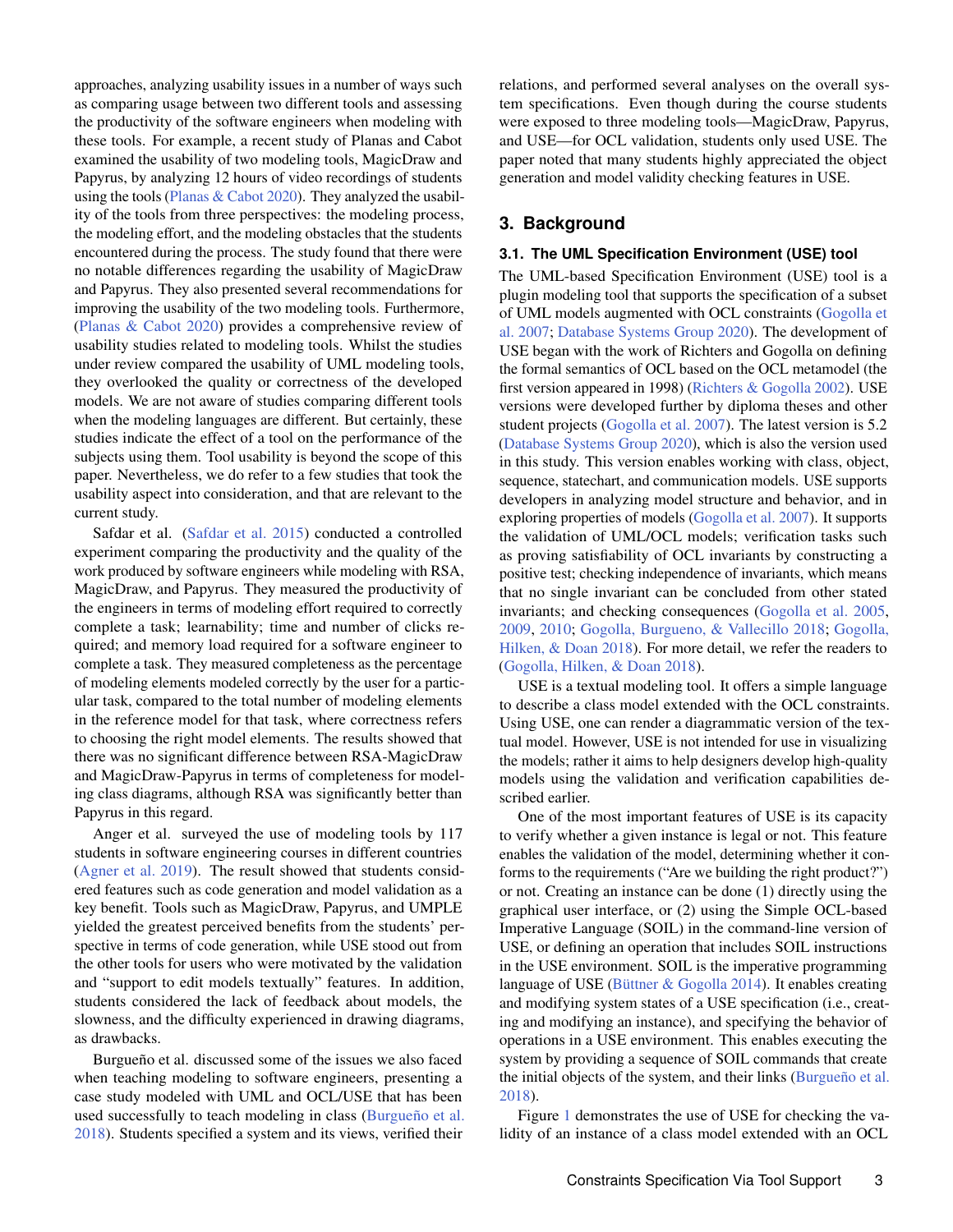<span id="page-3-0"></span>

<span id="page-3-1"></span>**Figure 1** A demonstration of using USE for the validation of a class model extended with OCL constraints

<span id="page-3-4"></span>

**Figure 2** A class model with an OCL constraint, two instances, illegal and legal with their SOIL specifications

constraint. The middle-upper view introduces the class model; the middle-lower view introduces a SOIL specification of a legal instance; the left-upper view presents a graphical version of the same instance using the *Create object diagram view* feature of the GUI version; and the left-lower view presents the OCL invariants, with an indication for each constraint of whether it satisfied by the instance or not.

To further demonstrate the USE capabilities, Figure [2](#page-3-1) presents a small class model extracted from a Library Management System model. The OCL constraint states that "*For each User, the currently borrowed copies (myCopy) could not appear in his ordered copies (reqCopy)*". Figures [2b](#page-3-2) and [2c](#page-3-3) present two instances with their SOIL specifications included in the comment boxes. The instance in Figure [2b](#page-3-2) is illegal since it violates the OCL constraint. The intersection between the object set resulting from the *myCopy* property and the object set resulting from the *reqCopy* property yields {*c*1}. Using USE to check the validity of the instance (via the *Create class invari-* <span id="page-3-3"></span><span id="page-3-2"></span>*ants view* feature) results with the message shown in Figure [3a,](#page-4-1) showing that the constraint has not been satisfied. The SOIL specification of Figure [2c](#page-3-3) updates the SOIL specification of Figure [2b](#page-3-2) with the operation **!***delete* (*mari***,** *c***1**) *f rom requests*, which appears in the last line, removing the link between the association *requests* and turning the instance in Figures [2b](#page-3-2) into a legal one. Indeed, verifying the validity of this instance yields the message presented in Figure [3b,](#page-4-2) which shows that the OCL constraint has been satisfied.

#### **3.2. The Java Framework - JavaCL**

Java is a general-purpose object-oriented programming language. It is considered one of the most popular language for developers and programmers to learn [\(IEEE Spectrum](#page-15-22) [2020;](#page-15-22) [RedMonk](#page-15-23) [2020;](#page-15-23) [Carbonnelle](#page-14-26) [2020;](#page-14-26) [Ezenwoye](#page-14-27) [2019\)](#page-14-27). Furthermore, Java has many libraries with rich API, which makes the development process faster and easier [\(Schildt](#page-15-24) [2014\)](#page-15-24). Java is supported by numerous integrated development environments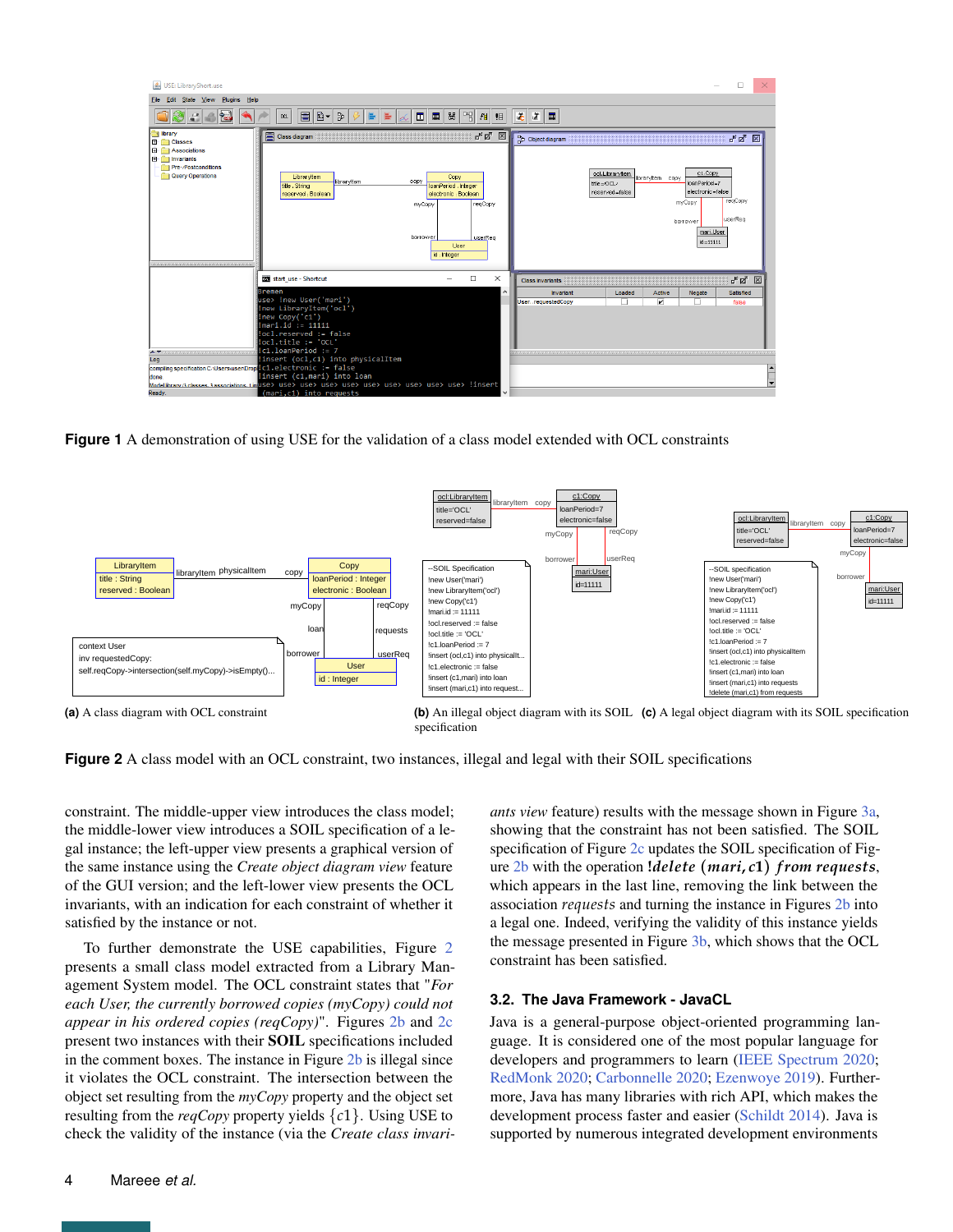<span id="page-4-1"></span>

| ⊠<br>막 직.<br><b>Class invariants</b>                                   |  |   |  |                                | <b>Class invariants</b>                           |  |      | ď |  |
|------------------------------------------------------------------------|--|---|--|--------------------------------|---------------------------------------------------|--|------|---|--|
| Invariant                                                              |  |   |  | Loaded Active Negate Satisfied | Loaded Active Negate<br>Satisfied II<br>Invariant |  |      |   |  |
| UserrequestedCo                                                        |  | v |  | false                          | UserrequestedCopy<br>V                            |  | true |   |  |
|                                                                        |  |   |  |                                |                                                   |  |      |   |  |
| Cnstrs. OK. (8ms)<br>cnstr. failed. Inherent cnstrs. OK. (1ms)<br>100% |  |   |  |                                |                                                   |  |      |   |  |

<span id="page-4-2"></span>**(a)** A USE message that show the OCL constraint is not **(b)** A USE message that show the OCL constraint is satisfied satisfied

**Figure 3** Use Messages

<span id="page-4-3"></span>

**Figure 4** The JavaCL Framework

(IDEs), such as IntelliJ, Eclipse, and Netbeans.

However, Java is not designed to develop model-based constraints. To enable developing model-based constraints using Java similar to USE,

we have implemented an infrastructure that allows for constraint definition, instance creation and instance validation with respect to the defined constraints. We term this framework JavaCL. We implemented this infrastructure by defining an abstract class *ATestable* that is extended by all Java classes in the model. Java classes are generated from the model classes. The ATestable class contains a method for each model constraint. The default return value for each method is *true* implying that are no enforced constraints (similar to OCL, where an invariant includes only true). A specification of a constraint requires the overriding of the corresponding method in the relevant class (like a context class in OCL). Since each class extends the abstract class, they all inherit the default constraints' methods. Therefore, the non-context classes return true upon checking a specific constraint. In addition, JavaCL includes the class *Model*. This class is a container of the class objects (model instance). It enables the creation and validation of instances, and queries the instances. It has capabilities similar to those described for USE in the previous section, with respect to invariant checking. For running JavaCL, we used *IntelliJ IDEA*. IntelliJ provides rich capabilities such as authoring, modifying, compiling, auto-completion, and refactoring, which improve programmer productivity and the code quality. In this way,

JavaCL under IntelliJ provides a "constraint-based Specification Environment" similar to USE. Figure [4](#page-4-3) presents the JavaCL framework.

In the following we demonstrate the JavaCL capabilities. Figure [5a](#page-5-0) presents the same model that appears in Figure [2a](#page-3-4) with its implementation within the developed framework. As mentioned earlier, each class within the model extends the ATestable abstract class. The constraint states that "*For each User, the currently borrowed copies (myCopy) could not appear in his ordered copies (reqCopy)*". For creating instances, there is a need to explicitly create objects and links. Figures [5b](#page-5-1) and [5c](#page-5-2) present two instances, alongside their Java code specifications in the comment boxes. After defining the instances to be checked, each constraint is checked by sending its ID to the model. Then, for each object within the model, the constraint method is executed. The Java code *m1.testConstraint(0)* in the last line in the Java specification parts of Figures [5b](#page-5-1) and [5c](#page-5-2) invokes the desired constraint. It returns false in Figures [5b,](#page-5-1) meaning that the instance is illegal; and true in Figure [5c,](#page-5-2) meaning that the instance is legal.

<span id="page-4-0"></span>Table [1](#page-6-0) shows the differences between the two tools, USE and JavaCL + IntelliJ. The advantage of USE as a tool designed for models is clear. It is easier to load models, see them visually and to select a specific constraint for validation. In contrast to this, Java has a significant advantage as a programming tool with all the capabilities of syntax error handling and code completion.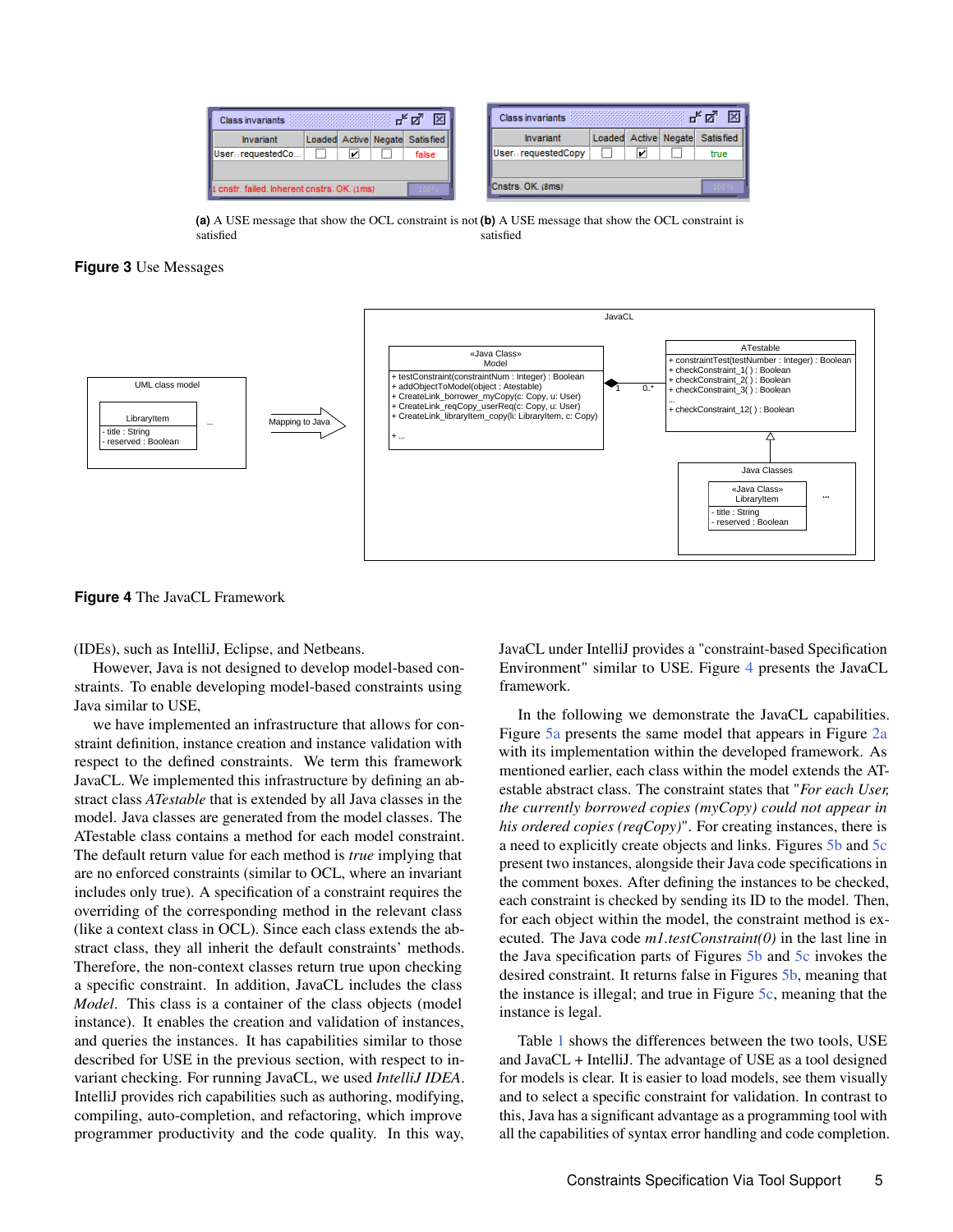<span id="page-5-0"></span>

<span id="page-5-1"></span>



**(b)** An illegal object diagram with its Java code specification

<span id="page-5-2"></span>**(c)** A legal object diagram with its Java code specification

**Figure 5** A class model with a Java constraint, two instances: illegal and legal, with their Java specifications

#### **4. Experiment Design and Execution**

This paper examines the effectiveness of developing modelbased constraints using two constraints languages, OCL and Java, using their supporting tools. In this section, we elaborate on the experiment design and its execution.

#### **4.1. Hypotheses**

By effectiveness, we refer to the quality of the resulting constraints, the time it takes to develop such constraints, and the confidence developers have in these constraints. We further establish a difference between four levels of complexity.

Our conjectures regarding the effectiveness of developing constraints using the two languages using their supporting tools were the following: We believe that there is a trade-off in specifying constraints in OCL or Java. Java is more familiar, yet it

requires greater effort (in terms of the text size) to develop constraints; OCL, however, is less familiar, but requires less effort. In addition, working with an Integrated Development Environment (IDE) (as in the case of JavaCL+IntelliJ) is much simpler than working out of the checking environment (as in the case with USE). Thus, there is a trade-off involved in using either of the two languages and their supporting tools. This applies to the three factors we are interested in exploring: quality, time to develop the constraint, and confidence in the developed constraint. For the statistical analysis, we formalized the hypotheses as follows:

$$
H_0^{Comp\text{-}Factor}: OCL^{Comp\text{-}Factor} = Java^{Comp\text{-}Factor}
$$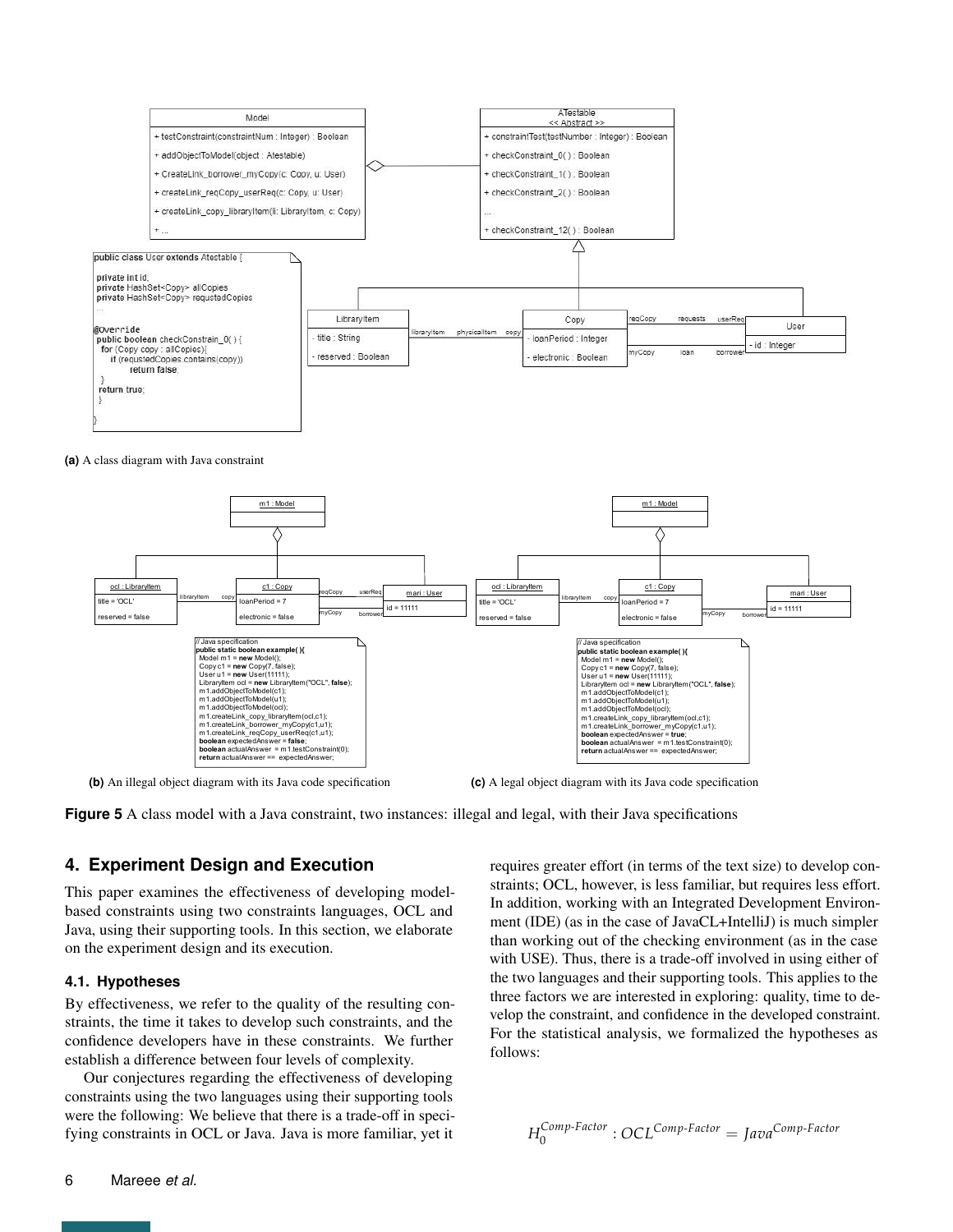|                             | <b>USE</b>      | JavaCL + IntelliJ |
|-----------------------------|-----------------|-------------------|
| Object visualization        | ✓               | X                 |
|                             |                 |                   |
| Model loading               |                 | requires embedded |
| using GUI                   |                 | the model code    |
|                             |                 | manually          |
| Instance loading            | $\checkmark$    | ✓                 |
| Instance creation           |                 | Х                 |
| using GUI                   |                 |                   |
| Instance creation           |                 |                   |
| textually                   |                 |                   |
| Instance manipulation       |                 | Х                 |
| using GUI                   |                 |                   |
| Instance validation         | ✓               | ✓                 |
| <b>Constraint selection</b> |                 |                   |
| for validation              |                 |                   |
| Validation                  |                 |                   |
| feedback                    | visual, textual | textual           |
| Constraint evaluation       | ✓               | Х                 |
| Syntax error                | Х               |                   |
| handling                    |                 |                   |
| Code completion             | X               |                   |

<span id="page-6-0"></span>**Table 1** A Comparison between OCL and / JavaCL + IntelliJ

*H Comp*-*Factor* 1 : *OCLComp*-*Factor* 6= *JavaComp*-*Factor*

Where *Comp* refers to the complexity level of either all or of each of the levels we defined, and *Factor* refers to quality, time, and confidence.

### **4.2. Design**

In the following, we describe the variables and their measurements, the subjects, and the tasks.

*4.2.1. Independent Variables* The first variable is the language according to which the constraints are set. It has two options: OCL and Java. Each of the languages is used with its supporting framework, USE and JavaCL+IntelliJ, respectively. The second variable is the constraint complexity. In this work, we adopted metrics inspired by [\(Yue & Ali](#page-15-2) [2016\)](#page-15-2). We illustrate the metrics on the OCL constraint in Listing [1.](#page-6-1) Note that we carried out the same analysis on the constraints specified in Java,

and the complexity level of the constraints were similar to those of OCL.

```
Context Library
    inv: self.libraryItem ->select (not electronic
    and oclIsTypeOf (ReferenceBook)). title \rightarrowfor All (t
     | self.libraryItem ->select (oclIsTypeOf (
    ReferenceBook) and title=t)->collect (oclAsType (
    Book ) ) . numberOfCopy−>sum ( ) >=3)
```
#### **Listing 1** An OCL constraint

- 1. Nesting level  $(M_{nl})$  is defined as the maximum number of nested sub-queries within a main query. This is calculated as follow. The nesting level of the main query is 0; its immediate nested sub-query is 1; and the nesting level of each sub query is the nesting level of the upper sub query plus 1. For the OCL constraint in Listing  $1, M_{nl} = 1$  $1, M_{nl} = 1$ .
- 2. Composition level (*Mcomps*) is the maximum number of applications of OCL operations from a context class on the result of previous inner operations. For the OCL constraint in Listing [1,](#page-6-1)  $M_{comps} = 2$ .
- 3. Number of traversals (*Mtr*) is the number of navigations via the association ends or the operator from a context class to the constraint target class. For example, for the OCL constraint in Listing [1,](#page-6-1)  $M_{tr} = 2$ .
- 4. Maximum number of all OCL complex operators (*MOp*). For the OCL constraint in Listing [1,](#page-6-1)  $M_{Op} = 9$ .
- 5. Number of different OCL operations  $(M_{DOP})$ : For the OCL constraint in Listing [1,](#page-6-1)  $M_{DOP} = 6$ .
- 6. Number of clauses  $(M<sub>cl</sub>)$  is defined as the total number of clauses required in a constraint specification. A clause is an OCL expression supported by a Boolean operator. For the OCL constraint in Listing [1,](#page-6-1)  $M_{cl} = 4$ .

Based on these metrics, we ordered the constraints sequentially and classified the constraints according to four complexity levels, similar to our previous study [\(Maraee & Sturm](#page-15-4) [2020\)](#page-15-4).

#### *4.2.2. Dependent Variables*

- The first dependent variable is the quality of a constraint.
- The second dependent variable is the time it takes to develop a constraint.
- The third dependent variable is the confidence that a subject has in the developed constraint.

We also checked the perception of the subjects with respect to the following:

- The suitability of the language (OCL and Java) for developing constraints;
- The ease of developing the constraints;
- The ease of checking the constraints;
- The efficiency of developing the constraints;
- The efficiency of checking the constraints;
- The use of the tools for finding errors; and
- The overall satisfaction of working with the tools.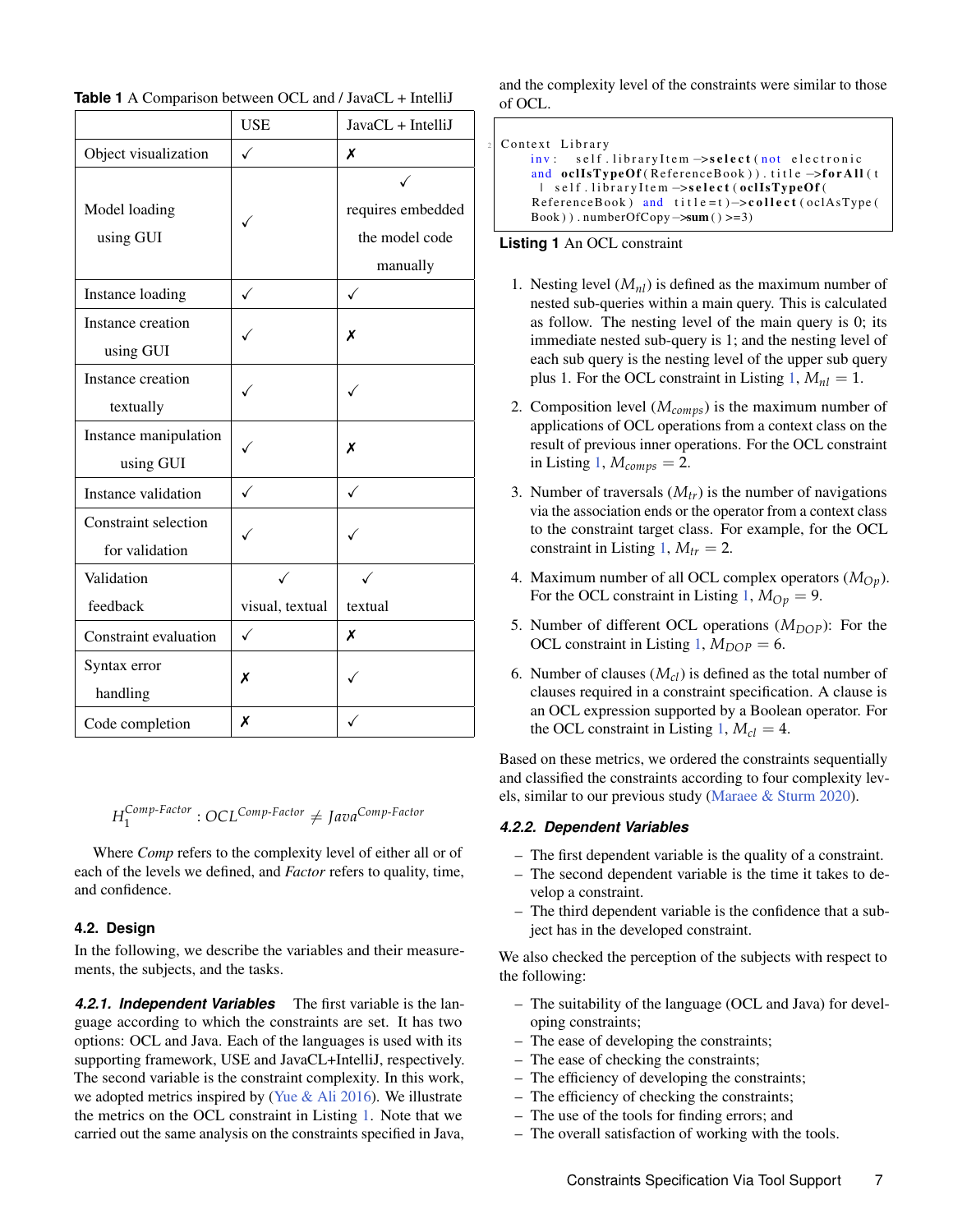*4.2.3. Dependent Variables* For checking the quality, we prepared a set of instances that either satisfy (legal instances) or violate the constraints (illegal instances). The number of instances in general and the number of legal and illegal instances in each constraint is different, dependent on the complexity of the constraint. Table [2](#page-7-0) shows for each constraint the number of legal and illegal instances. Constraint 3 self.status=UserStatus::ACTIVE implies self.loan.

fine->asSet()->forAll(fine | fine.paid) includes the *implies* operation. Therefore, there are three possible legal instances: an instance where the two statements of the constraint are satisfied; an instance where the first statement of the constraint is satisfied (i.e., an instance with an active user); and instance where both statements are not satisfied (an inactive user who has not paid his fines). The only illegal instance is an instance with an active user who has not, however, paid his fines. Hence, for this constraint we created three legal instances and one illegal instance with similar consideration as with the other constraints.

<span id="page-7-0"></span>

| <b>Table 2</b> The number of legal and illegal instances for each |  |  |
|-------------------------------------------------------------------|--|--|
| constraint                                                        |  |  |

| Constraint         | #Legal instances | #Ilegal instances |
|--------------------|------------------|-------------------|
| 1, 2, 4, 9, 10, 11 |                  |                   |
| 3                  | 3                |                   |
| 5                  | 2                | 2                 |
| 6                  | 3                |                   |
|                    |                  | $\mathfrak{D}$    |
| 8                  | 3                |                   |
| 12                 |                  | ി                 |

**Constraints Evaluation** For each constraint, we calculated the ratio of the correct identification of the object diagrams given for that constraint. Thus, we actually measured the *precision* and *recall* used in information retrieval and data science for evaluating classifiers [\(Manning et al.](#page-15-25) [2008\)](#page-15-25). In our case, an OCL constraint can be considered as a binary classifier. *Precision* is the fraction of retrieved (accepted) documents (instances) that are relevant (legal instances). *Recall* is the fraction of relevant documents (legal instances) that are retrieved (accepted). These metrics are calculated according to the following

$$
Precision = \frac{TP}{TP + FP}
$$
 (1)

$$
Recall = \frac{TP}{TP + FN}
$$
 (2)

Where true positive (TP) is the number of retrieved relevant items (accepted legal instances), false positive (FP) is the number of irrelevant retrieved items (accepted illegal instances),

and false negative (FN) is the number of non-retrieved relevant items (rejected legal instances). Table [3](#page-8-1) summarizes these notions [\(Manning et al.](#page-15-25) [2008\)](#page-15-25).

We demonstrate the *precision* and *recall* metrics with respect to constraint 8 in the experiment: *In case a Library Item is not reserved, then it has at least one non-electronic Copy residing in an open Stack*, whose OCL specification appears in Listing [2.](#page-7-1)

<span id="page-7-1"></span>

| context LibraryItem                                                    |  |
|------------------------------------------------------------------------|--|
| inv constraint 8:                                                      |  |
| $(not$ reserved) implies self.copy $\rightarrow$ select(not            |  |
| electronic).stack $\rightarrow$ select (open) $\rightarrow$ size ()>=1 |  |

**Listing 2** The OCL Specification of Constraint 8

Figure [6](#page-8-2) presents instances for checking constraint 8, where Figure [6a](#page-8-3) and [6b](#page-8-4) present legal instances, and Figure [6c](#page-8-5) presents an illegal instance. Indeed, the OCL constraint in Listing [2](#page-7-1) accepts the two legal instances in Figure [6](#page-8-2) and rejects the illegal one. Hence,  $TP = 2$ ,  $FP = 0$ ,  $FN = 0$ . Therefore, *Precision* =  $\frac{2}{2+0}$  = 1 and *Recall* =  $\frac{2}{2+0}$  = 1.

A solution that replaces the operator implies in the OCL constraint in Listing [2](#page-7-1) by the operator and as shown in Listing [3](#page-7-2) yields a constraint that still accepts the legal instance in Figure [6a,](#page-8-3) rejects the illegal instance in Figure [6c,](#page-8-5) but also rejects the **legal instance** in Figure [6b.](#page-8-4) Hence,  $TP = 1$ ,  $FP = 0$ ,  $FN = 1$ ,  $Precision = \frac{1}{1+0} = 1$  and  $Recall = \frac{1}{1+1} = \frac{1}{2}$ .

<span id="page-7-2"></span>

| context LibraryItem<br>$_2$ (not reserved) and self.copy $\rightarrow$ select(not electronic)<br>$: stack \rightarrow select(open) \rightarrow size() \rightarrow = 1$ |
|------------------------------------------------------------------------------------------------------------------------------------------------------------------------|
|------------------------------------------------------------------------------------------------------------------------------------------------------------------------|

**Listing 3** The revised OCL Specification of Constraint 8

We also considered the time it took to specify the constraints, as measured by the subjects themselves and the confidence they had in their specified constraints, using a 7-point Likert scale. For the various perceptions, we used a 5-point Likert scale, and asked the subjects to list negative and positive issues.

*4.2.4. Subjects* The subjects of the experiment were third year students taking the course "Analysis and Design of Software Systems." The course covers the analysis, design, and implementation of software based on the object-oriented paradigm. During the course, the subjects learned the concept of modeling, and in particular the use of a class diagram. In addition, they learned OCL, emphasizing invariants in class diagrams, and learned how to write constraints in Java. They also practiced class diagrams and writing constraints in both OCL and Java, using the same tools used in the experiment. The students had previous experience with Java and other programming languages, and used these as part of the course. Some of the students already had work experience in the software industry. Recruiting the students was done on a voluntary basis. Nevertheless, they were encouraged to participate in the experiment through the offer of additional bonus points for the course grade, based on their performance. Before recruiting the students, we sought and received approval from the department's ethics committee.

*4.2.5. Task* We designed the experiment using one factor—the language (and its supporting tool)—so that each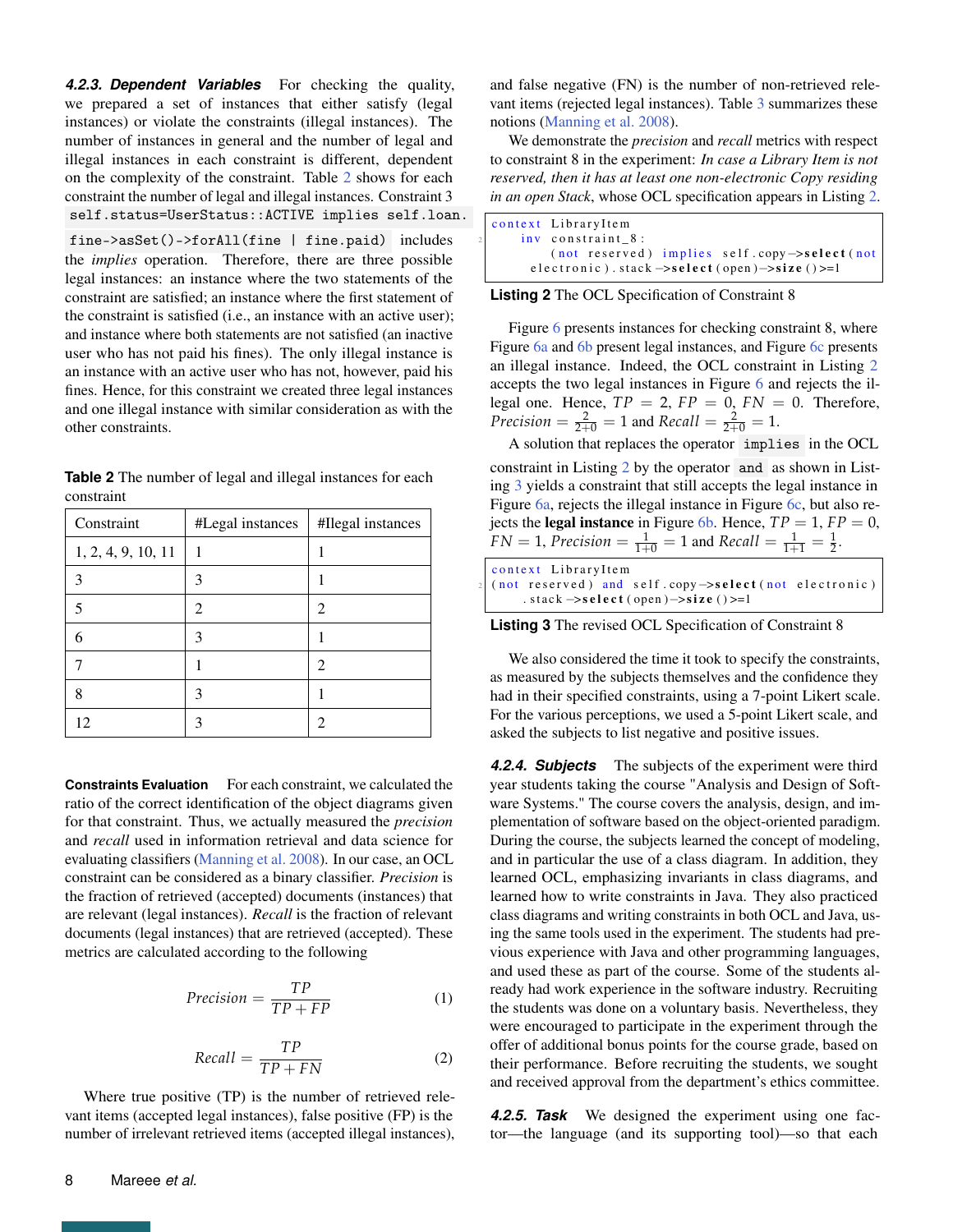<span id="page-8-1"></span>**Table 3** Contingency Table

<span id="page-8-3"></span><span id="page-8-2"></span>

|                                                               | legal instance       | illegal instance     |  |
|---------------------------------------------------------------|----------------------|----------------------|--|
| <b>accepted by the constraint</b> $\vert$ true positives (tp) |                      | false positives (fp) |  |
| rejected by the constraint                                    | false negatives (fn) | true negatives (tn)  |  |



<span id="page-8-4"></span>**(a)** A legal instance that satisfies constraint 8

| ocl:Book      | libraryltem | copy | c1:Copy          |      | stack | s1:Stack   |
|---------------|-------------|------|------------------|------|-------|------------|
| title='OCL'   |             |      |                  | CODV |       |            |
|               |             |      | electronic=false |      |       | open=false |
| reserved=true |             |      |                  |      |       |            |

<span id="page-8-5"></span>**(b)** A legal instance that satisfies constraint 8



**(c)** An illegal instance

**Figure 6** Instances for checking constraint 8

student would have enough time to develop the set of constraints. The experiment form consisted of three parts: (1) a pre-questionnaire, checking the background and knowledge of the subjects; (2) using one language, the subjects received a class diagram of a Library Management system (as appears in Appendix [A\)](#page-16-0), and were asked to write 12 constraints based on natural language specification. The constraints were ordered in ascending order of difficulty (see Appendix [B\)](#page-16-1). For each constraint, they were asked to mark the development time and their confidence in its correctness; (3) the last part of the form reflected upon the subjects' perception of the language and the tool that they had worked with. As part of the experiment, the subjects received an electronic copy of the model, either in USE or in Java, so that they could work with it during the experiment. They were encouraged to develop tests in the form of object diagrams for both JavaCL and USE. To do so, they either created instances using JavaCL when specifying the constraints in Java, or using SOIL when specifying the constraints in OCL. To check the validity of the instances, they used JavaCL utility and the validate feature in USE.

*4.2.6. Execution* The execution of the experiment took place in a special session that lasted between 2-3 hours (subjects were free to leave whenever they wished). The session took place in several labs equipped with Lenovo M900 Desktop (ThinkCentre - Type 10FH) with i5-6500 CPU and 16GB RAM. Both Intellij and USE were installed on all computers. A few students worked on their own laptops, which already had Intellij and USE installed. The assignment of the subjects to the groups

(i.e., through the different forms) was at random (i.e., following the sitting arrangement in the labs). The distribution of groups was as followed: Form A, in which the subjects were using OCL and USE, was assigned to 49 subjects. Form B, in which the subjects were using JavaCL+IntelliJ, was assigned to 46 subjects. The students downloaded the electronic copy via the course website, and submitted their outcomes via a submission system, as they do with their regular coursework. No communication between the students were allowed, so as to ensure that the experiment was as controlled as possible. It should be noted that submission was not anonymous; nevertheless, the outcomes were checked automatically without referring to the students' details.

# <span id="page-8-0"></span>**5. Experiment Results**

In analyzing the results, we first checked the homogeneity between the two groups, using the pre-task questionnaire which referred to the subjects' background and knowledge. The questionnaire consisted of questions related to the subjects' familiarity with class and object diagrams, and with OCL and Java and their supporting tools. We also checked the differences between their GPAs. As all measures except for the GPA are ordinal, we applied the Mann-Whitney test. For the GPA, we checked whether it deviated from the normal distribution, and then applied the T-test. Overall, no significant differences were found among the groups (see Table [4\)](#page-10-0). Nevertheless, subjects who were assigned to OCL/USE reported a lower degree of familiarity with OCL, and the subjects assigned to Java/JavaCL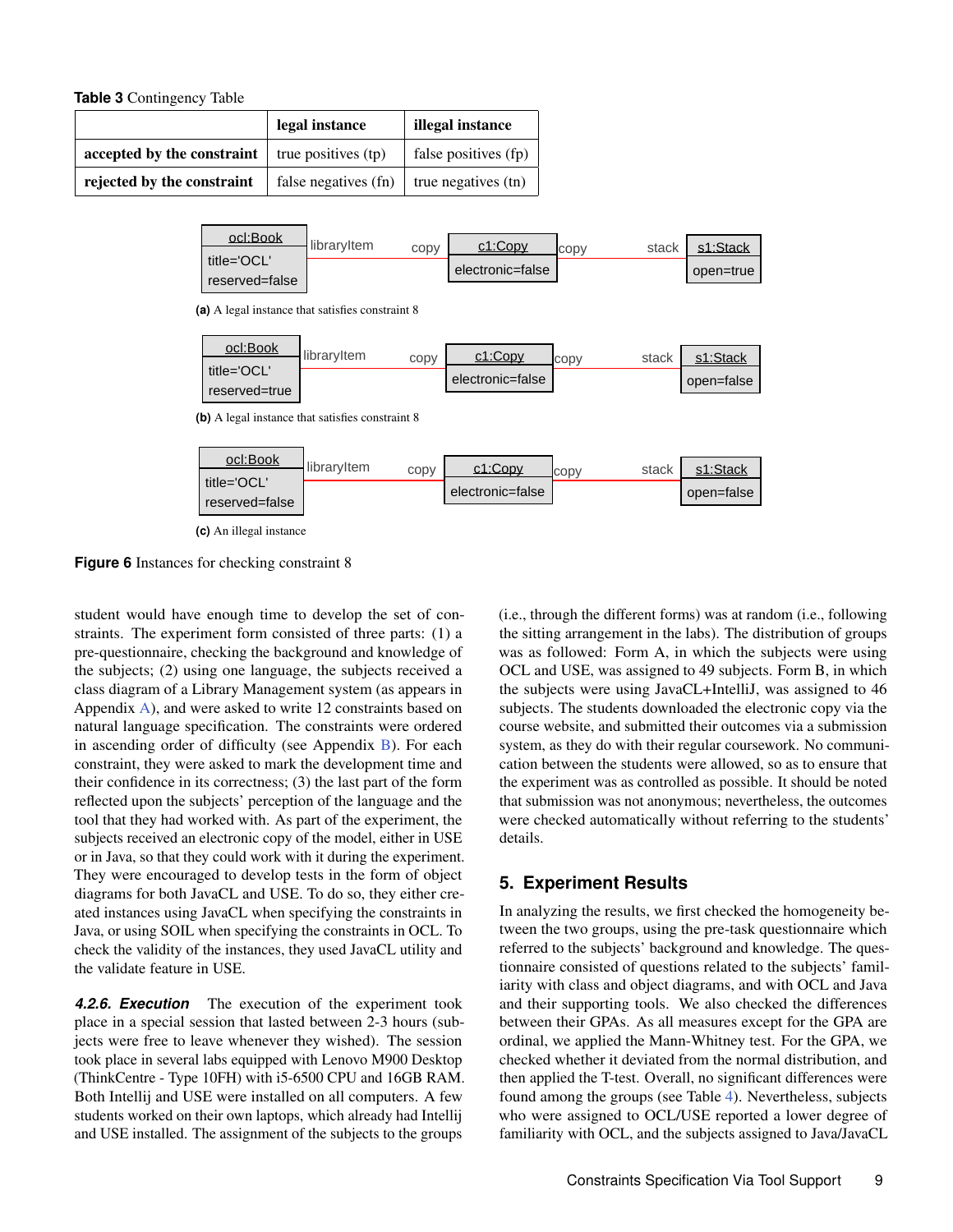reported limited knowledge about the specific framework. This was statistically significant.

Before analyzing the results, we examined the descriptive statistics and found that two of the constraints were of low quality. That is to say, all the measures were below 0.7 in both OCL with USE and JavaCL with IntelliJ. We attribute this to the way the constraints were introduced. Thus, we decided to omit these constraints (4 and 9) from our analysis. Table [5](#page-10-1) presents the results with regard to quality, time, and confidence. The numbers in bold indicate the best results in each category. The rightmost column indicates the statistical significance of the results. Statistically significance differences are highlighted using an asterix, to denote sig<0.05. We calculated this using the Mann-Whitney test as the data had deviated from the normal distribution (following the Shapiro-Wilk test we performed). In general, time and confidence were in favor of Java, for which only some of the results were statistically significant. On the other hand, the quality measures of precision and recall were in favor of OCL and many of them were of statistical significance.

Based on these results we rejected the following hypotheses:

*HAll*-*Time* : *OCLAll*-*Time* = *JavaAll*-*Time* 0 *HAll*-*Precision* : *OCLAll*-*Precision* = *JavaAll*-*Precision* 0 *HAll*-*Recall* 0 : *OCLAll*-*Recall* = *JavaAll*-*Recall HLevel*1-*Precision* 0 : *OCLLevel*1-*Precision* = *JavaLevel*1-*Precision HLevel*2-*Time* : *OCLLevel*2-*Time* = *JavaLevel*2-*Time* 0 *HLevel*2-*Recall* : *OCLLevel*2-*Recall* = *JavaLevel*2-*Recall* 0 *HLevel*3-*Recall* 0 : *OCLLevel*3-*Recall* = *JavaLevel*3-*Recall*

The statistical significant differences in the time it took to develop the constraints in favor of Java and JavaCL originate from the time it took to develop the constraints at the second level. The statistical significant differences in the quality in favor of OCL and USE span across all levels, except for the fourth level.

Table [6](#page-11-0) presents the results of the post-task questionnaire, which reflected on the subjects' perceptions. The results indicated that both languages fitted the task of specifying constraints. Using JavaCL and IntelliJ was perceived as easier and more effective for specifying the constraints, resulting in higher levels of satisfaction. On the other hand, using OCL and USE was perceived to be easier and more effective for checking the constraints and for finding mistakes.

We further analyzed the comments written by the subjects. For that purpose, we performed a thematic analysis, which is presented in Table [7.](#page-11-1) The results of that analysis are aligned with the post-questionnaire results. Java and IntelliJ are known to the students; thus they indicated that it was easy to write the constraints. Nevertheless, the utilities for checking the constraints were challenging. OCL and USE were perceived as difficult-to-write constraints; however, they were perceived positively with regard to checking the constraints and identifying semantic errors.

# <span id="page-9-0"></span>**6. Discussion**

The results indicate that using OCL and USE achieved constraints of better quality than when using JavaCL and IntelliJ.

```
public boolean checkConstraint_1 (Model model) {
    int count=0;
    for (Loan loan: loans) {
          if ( loan . get Fine () . paid & loan . get Fine () =\th i s) {
               count++:
          6 }}
    r e turn count == loans .size();
\mathcal{E}
```
**Listing 5** A student Java solution for Constraint 1

This is particularly relevant in accepting legal instances (recall) and is less noticeable in rejecting some of the legal instances (precision). In an attempt to understand these results, we performed a qualitative analysis comparing the types of errors in both settings. For this purpose, we chose three constraints, 1,6, and 11. These are presented in Listing [4.](#page-9-1)

<span id="page-9-1"></span>

| Constraint 1. The number of Loans for which a Fine<br>was paid is equal to the number of Loans<br>associated with the same Fine. |
|----------------------------------------------------------------------------------------------------------------------------------|
| Constraint 6. Only an Academic can borrow a reserved<br>Journal.                                                                 |
| Constraint 11. The number of editions of a Book is<br>equal to the number of Books with the same<br>title.                       |



2

4

**Constraint 1.** Using OCL and USE achieved better results than when using JavaCL, and the differences in precision were statistically significant. Although there is no statistical significance in favor of OCL with respect to recall, the results in the recall metric are also better than Java. The solution in Java includes one expression return numberOfLoan==loans.size() . We therefore expected that there would be no differences between the two languages. However, 21% of the subjects (10 of 46) used unnecessary loop and control expressions to iterate over the loan collection when using JavaCL, compared to OCL where only 6% of the subjects (3 of of 49) used collection operators such as select and forall . In addition, 8 subjects who applied loops in Java had errors in writing the constraint and each got 0.55 in precision metrics. An example of a Java solution appears in Listing [5.](#page-9-2)

**Constraint 6.** In general, developing this constraint using OCL has a notable advantage over JavaCL and it has a recall difference of statistical significance. The constraint requires that *only Academic can borrow a reserved Journal*. Indeed, the constraint is quite complex, as it is required to capture the implication relation between a reserved journal and academics: ( reserved implies self.copy.borrower->

asSet()->forAll(oclIsTypeOf(Academic) ). Using OCL, the subjects were unable to capture this dependency. Analyzing 19 (39%) such answers showed that the written constraints specified that *students can loan only books* or *a journal can be loaned only by an academic* as shown in the OCL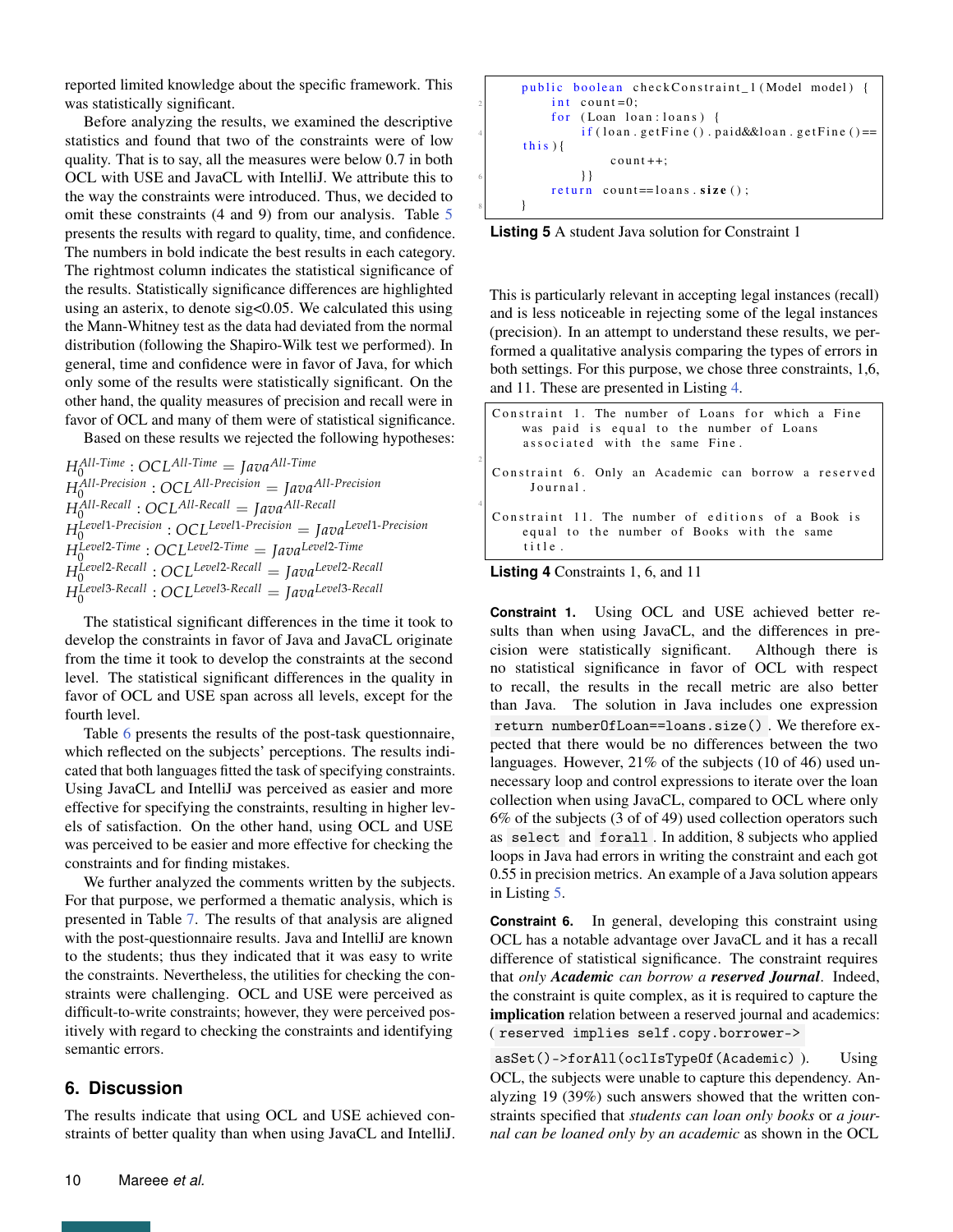<span id="page-10-0"></span>

| <b>Table 4</b> Pre-task questionnaire results. The triplets indicate the number of answers we received, the average of these answers, and |
|-------------------------------------------------------------------------------------------------------------------------------------------|
| the standard deviation. The Sig. column indicates the significance of the statistical test. The numbers in bold font indicate the best    |
| results. The asterixes in the Sig. column indicate statistically significant differences.                                                 |

|                                       | Form A - OCL    | Form B - Java   | <b>Sig</b> |
|---------------------------------------|-----------------|-----------------|------------|
| <b>Class Diagram Familiarity</b>      | 47, 3.85, 0.73  | 45, 3.89, 0.78  | 0.649      |
| <b>Object Diagram Familiarity</b>     | 46, 3.6, 0.77   | 45, 3.64, 0.80  | 0.446      |
| <b>OCL/Java Familiarity</b>           | 47, 3.40, 0.64  | 45, 3.95, 0.74  | $0.00*$    |
| <b>USE/Java Framework Familiarity</b> | 48, 3.40, 0.64  | 42, 3.16, 1.29  | 0.724      |
| <b>Participation in Tutorial</b>      | 44              | 43              | 0.944      |
| <b>Homework Involvement</b>           | 47, 4.38, 0.67  | 45, 4.29, 0.66  | 0.453      |
| <b>GPA</b>                            | 47, 81.63, 4.98 | 44, 81.66, 5.12 | 0.981      |

<span id="page-10-1"></span>**Table 5** Constraints Development Results of the Library Management System. The triplets indicate the number of answers we received, the average of these answers, and the standard deviation. The Sig. column indicates the significance of the statistical test. The bold font numbers indicate the best results. The asterixes in the Sig. column indicate statistical significant differences.

| <b>Level</b>       | <b>Variable</b>  | Form A - OCL    | Form B - Java   | Sig.     |
|--------------------|------------------|-----------------|-----------------|----------|
|                    | Time             | 46, 12.05, 4.11 | 46, 10.45, 3.81 | $0.028*$ |
|                    | <b>Precision</b> | 49, 0.91, 0.11  | 46, 0.84, 0.13  | $0.004*$ |
| Total<br>Recall    |                  | 49, 0.89, 0.11  | 46, 0.80, 0.13  | $0.001*$ |
|                    | Confidence       | 46, 5.22, 1.17  | 45, 5.42, 0.88  | 0.494    |
|                    | Time             | 46, 12.14, 6.84 | 46, 11.78, 8.25 | 0.534    |
|                    | <b>Precision</b> | 49, 0.98, 0.07  | 46, 0.92, 0.16  | $0.048*$ |
| Level 1            | <b>Recall</b>    | 49, 0.98, 0.07  | 46, 0.93, 0.13  | 0.114    |
|                    | Confidence       | 46, 5.86, 1.13  | 45, 5.74, 1.08  | 0.544    |
|                    | <b>Time</b>      | 46, 12.49, 7.29 | 46, 8.77, 4.04  | $0.007*$ |
|                    | <b>Precision</b> | 48, 0.90, 0.18  | 46, 0.84, 0.27  | 0.42     |
| Level <sub>2</sub> | <b>Recall</b>    | 48, 0.86, 0.23  | 46, 0.75, 0.27  | $0.01*$  |
|                    | Confidence       | 46, 5.16, 1.57  | 45, 5.63, 1.33  | 0.25     |
|                    | Time             | 46, 9.20, 4.33  | 45, 8.16, 4.42  | 0.135    |
|                    | <b>Precision</b> | 48, 0.92, 0.19  | 45, 0.86, 0.24  | 0.191    |
| Level 3            | <b>Recall</b>    | 48, 0.92, 0.20  | 45, 0.83, 0.24  | 0.006    |
|                    | Confidence       | 45, 5.06, 1.49  | 44, 5.39, 1.28  | 0.346    |
|                    | <b>Time</b>      | 42, 13.82, 7.58 | 46, 11.22, 4.90 | 0.239    |
|                    | <b>Precision</b> | 41, 0.78, 0.29  | 46, 0.72, 0.24  | 0.071    |
| Level 4            | <b>Recall</b>    | 41, 0.75, 0.27  | 46, 0.69, 0.24  | 0.179    |
|                    | Confidence       | 41, 4.53, 1.69  | 45, 4.95, 1.32  | 0.196    |

constraint in Listing [6.](#page-11-2) Hence, their constraints rejected legal instances that included students with loaned reserved journals. Therefore, their recall scores were 0.50, while most of the precision scores were 1.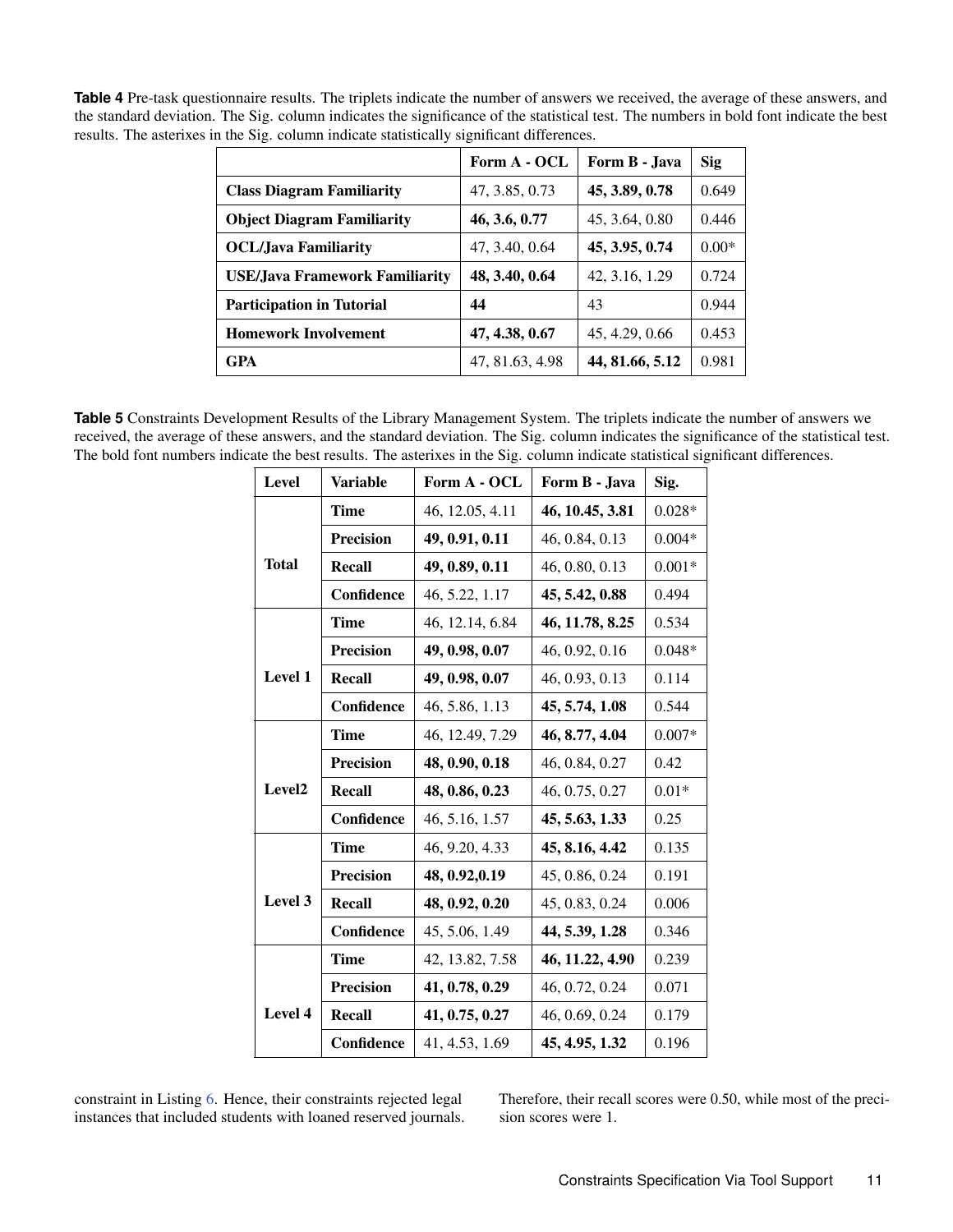<span id="page-11-0"></span>**Table 6** Post-task questionnaire results. The triplets indicate the number of answers received, the average of these answers, and the standard deviation. The Sig. column indicates the significance of the statistical test. The numbers in bold font indicate the best results. The asterixes in the Sig. column indicate statistically significant differences.

|                                                         | Form A - OCL   | Form B - Java  | sig      |
|---------------------------------------------------------|----------------|----------------|----------|
| The language fits for con-<br>straints specification    | 47, 4.09, 0.69 | 43, 4.07, 0.8  | 0.993    |
| Using the tool for specify-<br>ing constraints was easy | 46, 2.57, 0.96 | 43, 3.74, 0.85 | $0*$     |
| Using the tool for checking<br>constraints was easy     | 47, 3.00, 1.29 | 42, 2.71, 1.09 | 0.274    |
| I manage to write the con-<br>straints effectively      | 46, 3.04, 0.76 | 43, 3.70, 0.77 | $0*$     |
| I manage to check the con-<br>straints effectively      | 47, 3.04, 1.16 | 42, 2.64, 0.98 | 0.111    |
| The tool helped in identify-<br>ing mistakes            | 47, 3.51, 1.04 | 44, 2.83, 0.76 | $0.001*$ |
| I was satisfied while work-<br>ing with the tool        | 47, 2.55, 1.12 | 43, 3.33, 0.97 | $0.001*$ |

<span id="page-11-1"></span>**Table 7** Thematic Analysis of the Subjects' Comments

|                                                       | Form A - OCL                          | Form B - Java                          |  |
|-------------------------------------------------------|---------------------------------------|----------------------------------------|--|
| The tool support object visualization (9)             |                                       | Java familiarity (9)                   |  |
| <b>Positive</b><br>Help in error identification $(6)$ |                                       | Easy to write constrains (17)          |  |
|                                                       | Eady checking (17)                    |                                        |  |
|                                                       | No information on syntax error $(12)$ | Difficult to understand the model (3)  |  |
| <b>Negative</b>                                       | Cumbersome (13)                       | Difficult to check the constraint (25) |  |
|                                                       |                                       | Object creation is cumbersome (7)      |  |

Using Java, 26 subjects (57%) experienced this kind of error, compared to 19 in OCL. Four subjects received a recall score of 0.33 due to logical errors, whereas in OCL no such errors occurred. Listing [7](#page-11-3) presents such a Java solution.

```
OCL:
context Journal inv constraint 6:
self.copy->as Set ()->for All (c: Copy | c.borrower ->
    as Set () ->for All (u: User | u. oclIsTypeOf (Academic
    ) ) )
```


**Constraint 11.** This constraint belongs to Level 4 and there are no statistically significant differences between the two languages. However, it is still noticeable that the subjects were more successful when using OCL. Below, we analyze the performance of this constraint. This is a very complex constraint that requires complex navigation, including using the type operator *oclIsTypeOf*. Using OCL, 22 subjects (45%) received 1 in both metrics; 12 of the 35 subjects (34%) who solved the constraint wrote a constraint that rejected all instances, so they received zero in recall and precision metrics. Most of the mistakes were type mistakes, where the subjects ignored the *oclIsTypeOf* operation or used the operation *oclIAsType* instead.

```
Java:
  Class Journal \{ \ldots \}public boolean checkConstraint_6 (Model model) {
           for (Copy copy: this. copies)for (HashMap. Entry <Loan, User> entry: copy
       . get Borrows() . entry Set() ) { }if (! (entry . get Value () instance of
      Academic ) )
                     return false;
8 }
      }
      return true;
  }
12 \ldots \}
```
**Listing 7** Java student solutions for Constraint 6

Analyzing the answers in Java shows that 20 subjects (45%)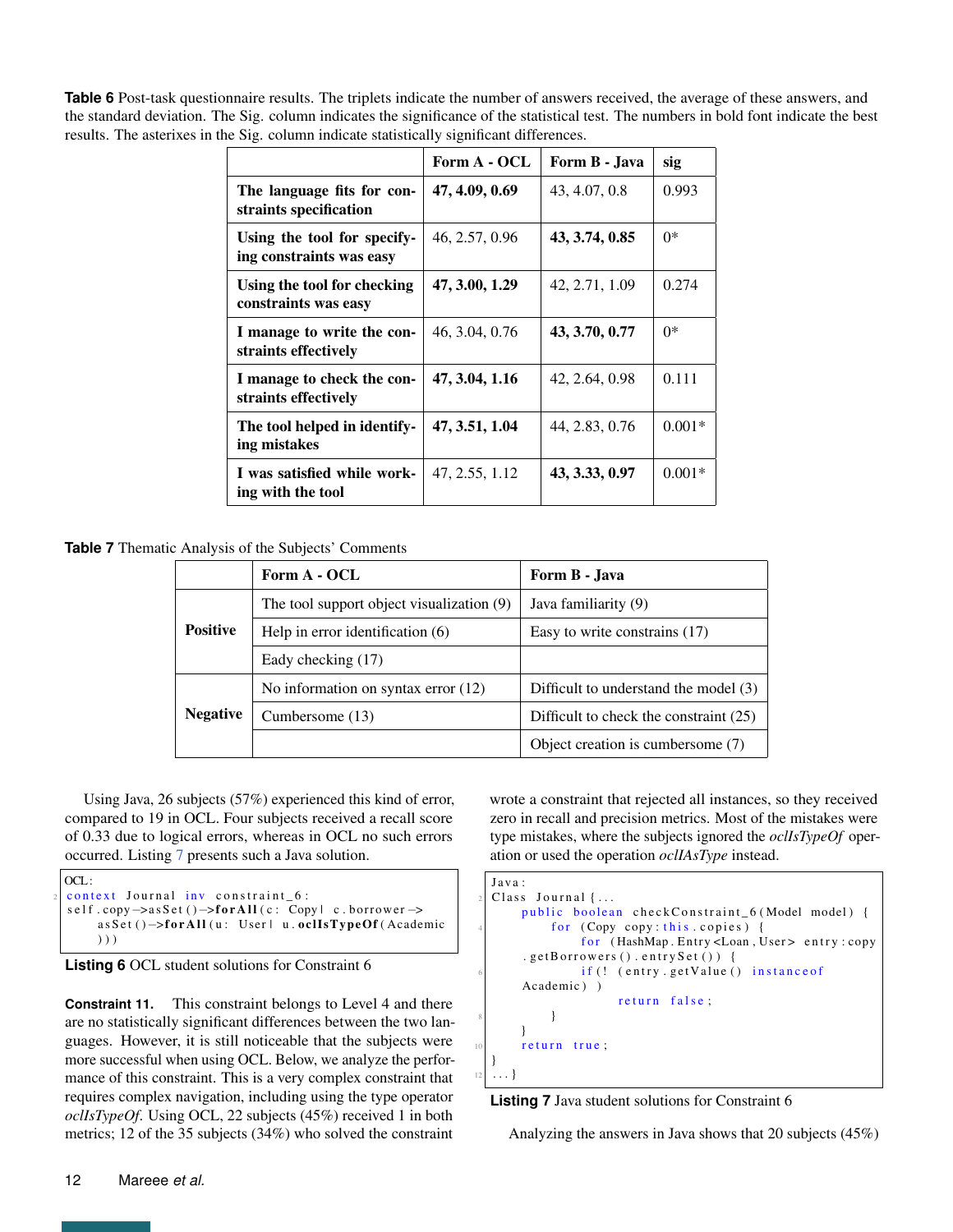```
class Library \{ \ldots \}public boolean checkConstraint_11 (Model model) {
            boolean good = true;
            HashMap <String, Integer > titels = new HashMap
        \langle \rangle :
            for (Library Item 1: library Items) {
                 if (l instance of Book){
                      if (titels . contains Key (1. title))Integer val = titels.get (1. \text{title})) ;
                           titels.replace (1. title, val, val
        +1);
10 }
                      e l s e {
\begin{aligned} \text{12} \mid \text{12} \mid \text{13} \cdot \text{put}(\text{1} \cdot \text{title} , \text{1}); \end{aligned}}
14 }
            }
            for (Library Item 1: library Items) {
                 if (1 instance of Book) {
\frac{18}{18} if (((Book) 1) . numberOf Editions !=
        \text{titels.get}(1.\text{title}))good = false;20 }
                 }
22 }
24 return good;
       }
26}
```
**Listing 8** A student Java solution for constraint 11

received 1 in both metrics; 20 of the 44 subjects (45%) wrote a constraint that rejected all instances and hence received zero in recall and precision metrics. Most of the Java solutions used unnecessarily complex data structures, and unnecessarily nested control expressions. Another issue is that 66% of the answers (29 out of 44) in Java used Library as the context class instead of Book, whereas in OCL 94% of the solutions used Book as the class context. Using Library as a context significantly increased the use of control expressions including nested expressions and complex data structures (such as HashMap); 18 out of the 20 subjects that received zero in the recall and precision metrics used Library as a context. Listing [8](#page-12-0) shows the solution of one of the students in Java. In OCL, 94% of solutions did not contain nested expressions (only 6 solutions used Library as context), and 86% of the correct answers used Book as the context class.

Below is a summary of the types of errors we found following the analysis of the students' answers:

- 1. Using nested loops and unnecessary data structures: Students used unnecessary control expressions and data structures which made their code more complex. A significant proportion of the students did not use the rich API of the collection framework. Table [8](#page-12-1) presents the usage of unnecessary control expressions and data structures in several constraints,
- 2. Obsessive use of temporal variables: Using local variables is not a bad practice per se, but overuse is considered bad

design (bad smell)  $\frac{1}{1}$  $\frac{1}{1}$  $\frac{1}{1}$ . The overuse of temporal variables by the students increased the complexity of the code and also led to logical errors.

- 3. Incorrect context (class): Choosing the right context for a constraint is important, and requires considering the object which is responsible for carrying this constraint. Many of the students defined the constraints in the wrong classes which led to the definition of complex constraints (due to long navigation paths or a lot of iterations). The next column in Table [9](#page-13-2) presents the right "gold" contexts for the constraints in the first column. The last two columns present the choice of the context in the second column by the students in both languages, Java and OCL. It is notable that there are significant advantages for using OCL. For the rest of the constraints, we found no significant differences, even though OCL had advantages in all.
- 4. Defensive programming approach: A lot of the students' codes defensively included null checks. Although null checks are essential, they are unnecessary for *nonnullable*[2](#page-0-0) reference types. Most reference types are derived from association roles. Association roles whose minimum multiplicity constraints are greater than one define *nonnullable* reference types. Hence, there is no need for the null checking of those references.

| <b>Constraint</b>    | .Iava | OCL  |
|----------------------|-------|------|
| <b>Constraint 1</b>  | 0.21  | 0.06 |
| <b>Constraint 2</b>  | 0.36  | 0.10 |
| <b>Constraint 3</b>  | 0.47  | 0.08 |
| <b>Constraint 5</b>  | 0.32  | 0.08 |
| <b>Constraint 6</b>  | 0.32  | 0.16 |
| <b>Constraint 7</b>  | 0.32  | 0.12 |
| <b>Constraint 8</b>  | 0.36  | 0.10 |
| <b>Constraint 11</b> | 0.68  | 0.07 |

<span id="page-12-1"></span>**Table 8** Percentage of use of unnecessarily control expressions, local variables and data structures in several constraints

In summary, the differences between the two languages (i.e., imperative object-oriented paradigm vs. declarative paradigm) affected the way the subjects solved the constraints. Writing the constraints declaratively, using object navigation, collections, collection operations, and Boolean-valued expressions, shifted the way the subjects formulated (programmed) the constraints. Subjects who wrote the constraints in Java tended to use local variables and control expressions even with constraints that did not require this, such as constraint 1. It seems that the subjects

<sup>&</sup>lt;sup>1</sup> Indeed, one of the refactoring transformations is *inline a temporary variable* which removes a temporary variable and replaces it with its value instead.

<sup>2</sup> Non-nullable variables must always contain a value and cannot be null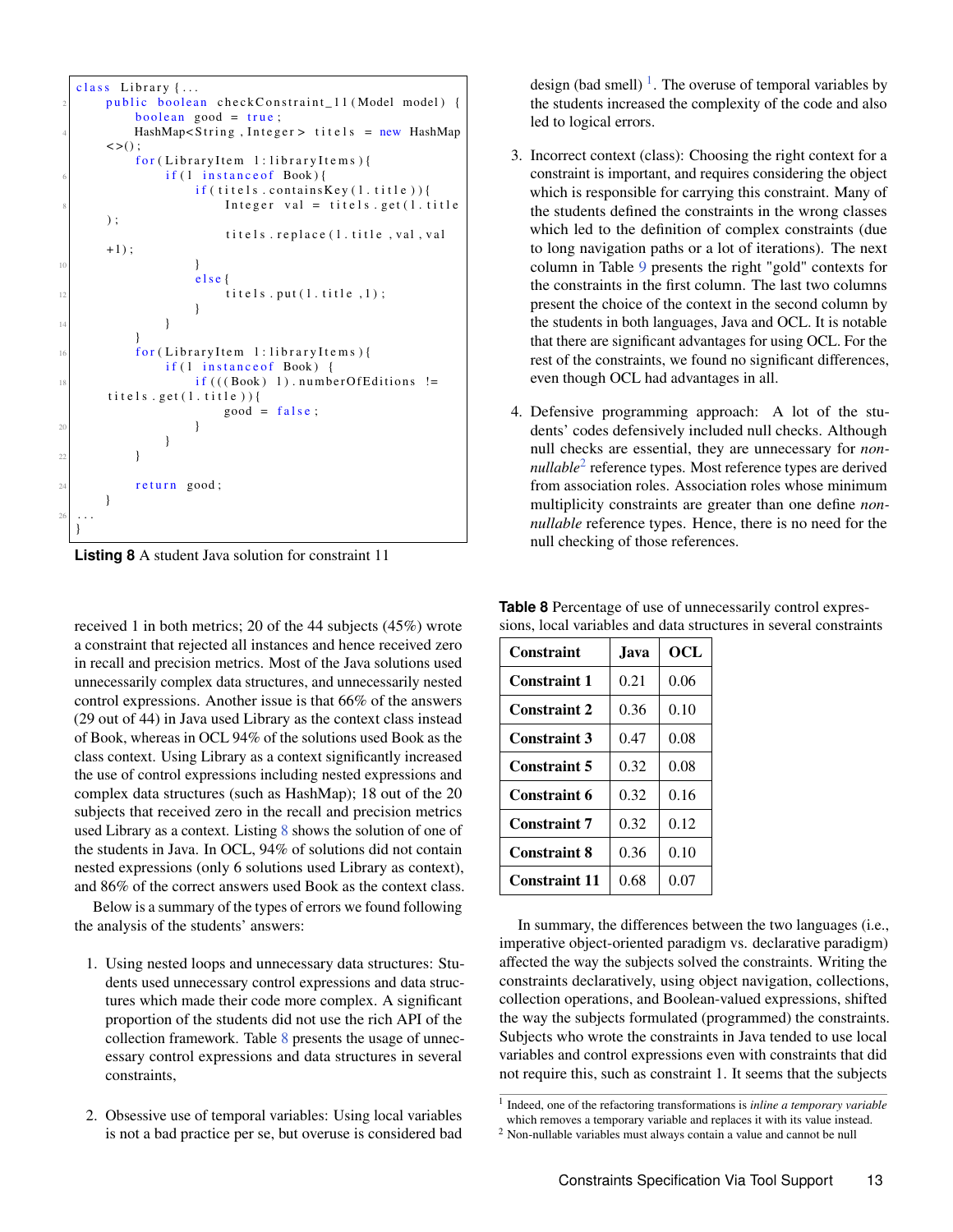| Constraint           | <b>Context</b>       | Java. | OCL  |
|----------------------|----------------------|-------|------|
| <b>Constraint 2</b>  | <b>Book</b>          | 0.85  | 0.98 |
| <b>Constraint 3</b>  | Student              | 0.93  | 0.99 |
| <b>Constraint 5</b>  | <b>ReferenceBook</b> | 0.85  | 0.92 |
| <b>Constraint 11</b> | Book                 | 0.44  | 0.94 |

<span id="page-13-2"></span>**Table 9** Choosing the context in the two languages for the constraints 2, 3, 5 and 11 (have a significant difference of more than 5%)

were affected by a culture that values loop and control structures, which led to the unnecessary use of nested loops and to further focus on implementation aspects. We noticed these phenomena in our previous research where subjects wrote the constraints manually without using tools [\(Maraee & Sturm](#page-15-4) [2020\)](#page-15-4). By using tools in this study, syntactic errors that manifested in the previous experiment did not appear here, and using the tools to validate the constraints improved the constraint quality. However, Java solutions still included unnecessarily complex control expressions. Object-oriented programming itself does not encourage this writing. On the contrary, it is a paradigm of which an encapsulation is one of its important principles, and it encourages writing in terms of services. But languages like Java enable easy writing of control statements, and the subjects tended to use them. The constraints in Java (JavaCL) were written at the modeling stage, before the development phase, in which design decisions, and architecture decisions are made. Hence, the written constraints were of low quality, and violated principles of the programming language itself as we have indicated.

Comparing the results to those of our previous experiment [\(Maraee & Sturm](#page-15-4) [2020\)](#page-15-4), we determined that the two are aligned to a large extent. One noticeable difference is in the confidence of the subjects with respect to the developed constraints, which were increased when using the tools. Another difference manifested in the time it took to develop the constraint. In that sense, using the tool for validating the constraints led to longer development time. The longer development time makes sense, as the subjects used the tools to check their solutions. For the quality of the constraints, there were no consistent differences between the two experiments. However, when referring to OCL, it seems that using USE to develop constraints improved their quality. Although the improvement seemed to be of limited significance, we believe that when models become more complex, the use of tools is inevitable.

# <span id="page-13-0"></span>**7. Threats to Validity**

The results of our study need to be considered in view of several threats to validity categorized by [\(Wohlin et al.](#page-15-26) [2012\)](#page-15-26) as construct, internal, conclusion, and external validity.

Construct validity threats, which concern the relationships between theory and observation, are mainly due to the method used to assess the outcomes of the tasks. In this experiment, we examined two languages and their supporting tools for specifying constraints. It is difficult to separate the effects of the language and of the tool. The experiment confirms the results of the previous one regarding the language used for developing the constraints. We further refer to the subjects' comments in explaining the differences from the tools' point of view as well.

Internal validity threats, which concern the external factors that might affect the dependent variables, may affect the results due to individual factors, such as familiarity with the domain, the degree of commitment by the subjects, and the training level that the subjects underwent. These factors are neutralized by the experiment design that we chose. Specifically, both groups had similar conditions and performed the same task. Even though participation in the experiment was on a voluntary basis, the compensation of bonus points based on the students' performance increased the motivation and commitment of the subjects as they took advantage of the entire time allocated for the experiment.

Conclusion validity threats concern the relationship between the treatment (the constraint language and supporting tool) and the outcome. We followed the various assumptions of the statistical tests when analyzing the results. As the checking of the quality of the constraints was carried out automatically, the outcomes were calculated objectively. Furthermore, the results of the post-questionnaire also re-confirm the statistical analysis.

External validity concerns the generalization of the results. The effect of using the tools should be taken with caution as we experimented with only two possible tools. Thus, the generalization is limited. Nevertheless, the results indicate that the tools should focus and provide proper support for the main task needed to be performed. In our case, the task was to achieve high-quality constraints, and the tools were required to support that aspect. In particular, they should facilitate the generation of valid and invalid instances, check the constraint validity, and in the case of problems indicate what these problems are. Needless to say, the usability of the tools should be examined; and in our experiment, we overlooked this aspect.

# <span id="page-13-1"></span>**8. Summary**

In this study, we examined the effectiveness of using a constraint language with its supporting tool in developing model-based constraints. We found out that in terms of quality, the use of OCL and USE outperforms the use of a Java framework along with an IDE support. We found that the utilities for checking the constraints encouraged the subjects to improve their qualities. Nevertheless, the tool's usability should be further examined; in particular, the means for indicating syntax errors and the working environment. This paper summarizes a series of experiments that we conducted in order to examine the process of working with model-based constraints. All experiments indicated that a declarative language such as OCL better serves the purpose of achieving constraints with proper quality. Unsurprisingly, arriving at these constraints takes much more time and engenders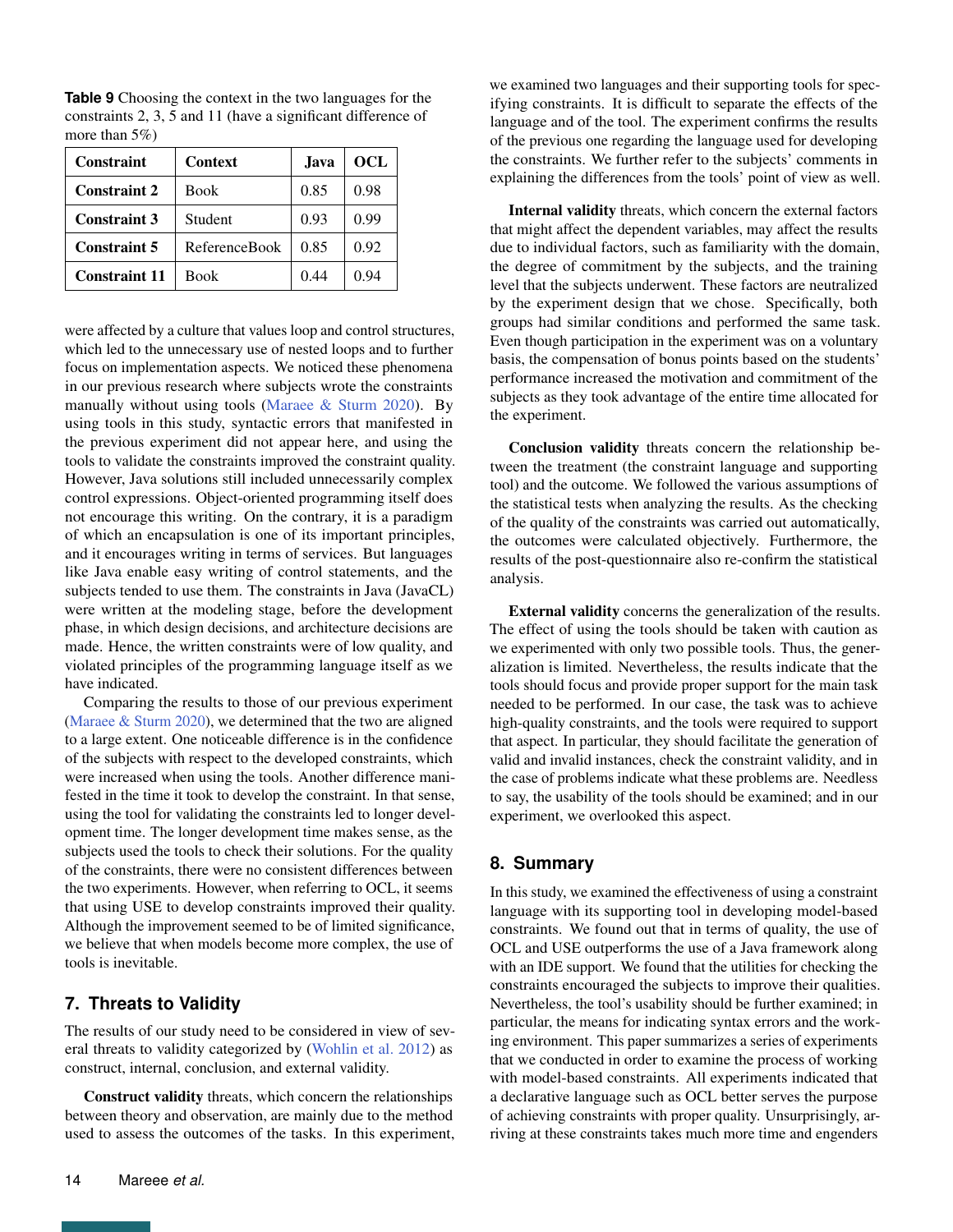lower levels of confidence, as such languages are less familiar. Thus, further education on declarative languages should be provided along with a rich set of tools to support their usage. In the future, we plan to look for means to further stimulate modelers to specify constraints by means of recommending or automatically generating the relevant constraints.

## **References**

- <span id="page-14-17"></span>Agner, L. T., Lethbridge, T. C., & Soares, I. W. (2019). Student experience with software modeling tools. *Software & Systems Modeling*, *18*(5), 3025–3047.
- <span id="page-14-9"></span>Ali, S., Iqbal, M.-Z., Arcuri, A., & Briand, L.-C. (2013). Generating test data from ocl constraints with search techniques. *IEEE Transactions on Software Engineering*, *39*(10), 1376– 1402.
- <span id="page-14-5"></span>Ali, S., Yue, T., Iqbal, Z., & Panesar-Walawege, R.-K. (2014). Insights on the use of ocl in diverse industrial applications. In *International conference on system analysis and modeling* (pp. 223–238).
- <span id="page-14-16"></span>Anastasakis, K., Bordbar, B., Georg, G., & Ray, I. (2010). On Challenges of Model Transformation from UML to Alloy. *Software and Systems Modeling*, *9*(1), 69–86.
- <span id="page-14-18"></span>Auer, M., Meyer, L., & Biffl, S. (2007). Explorative uml modeling-comparing the usability of uml tools. In *9th international conference on enterprise information systems- iceis 2007* (pp. 466–473).
- <span id="page-14-3"></span>Balaban, M., Bennett, P., Doan, K.-H., Georg, G., Gogolla, M., Khitron, I., & Kifer, M. (2016). A comparison of textual modeling languages: Ocl, alloy, foml. In *16th international workshop on ocl and textual modeling, models (2016).*
- <span id="page-14-15"></span>Balaban, M., & Kifer, M. (2011). Logic-based model-level software development with f-oml. In *International conference on model driven engineering languages and systems.*
- <span id="page-14-0"></span>Briand, L. C., Labiche, Y., Yan, H.-D., & Penta, M. D. (2004). A controlled experiment on the impact of the object constraint language in uml-based maintenance. *20th IEEE International Conference on Software Maintenance, 2004. Proceedings.*, 380-389.
- <span id="page-14-11"></span>Brucker, A. D., & Wolff, B. (2008). Hol-ocl: a formal proof environment for uml/ocl. In *International conference on fundamental approaches to software engineering* (pp. 97– 100).
- <span id="page-14-20"></span>Burgueño, L., Vallecillo, A., & Gogolla, M. (2018). Teaching uml and ocl models and their validation to software engineering students: an experience report. *Computer Science Education*, *28*(1), 23–41.
- <span id="page-14-25"></span>Büttner, F., & Gogolla, M. (2014). On ocl-based imperative languages. *Science of Computer Programming*, *92*, 162–178.
- <span id="page-14-8"></span>Cabot, J., Clarisó, R., & Riera, D. (2014). On the verification of uml/ocl class diagrams using constraint programming. *Journal of Systems and Software*, *93*, 1–23.
- <span id="page-14-4"></span>Cabot, J., & Gogolla, M. (2012). Object constraint language (ocl): a definitive guide. In *International school on formal methods for the design of computer, communication and software systems* (pp. 58–90).
- <span id="page-14-26"></span>Carbonnelle, P. (2020). Pypl popularity of programming language index [Computer software manual]. (Available at [http://pypl.github.io/PYPL.html\)](http://pypl.github.io/PYPL.html)
- <span id="page-14-1"></span>Correa, A., Werner, C., & Barros, M. (2007). An empirical study of the impact of ocl smells and refactorings on the understandability of ocl specifications. In *Proceedings of the 10th international conference on model driven engineering languages and systems* (p. 76–90). Berlin, Heidelberg: Springer-Verlag.
- <span id="page-14-21"></span>Database Systems Group, B. U. (2020). Use: A uml-based specification environment [Computer software manual]. (Available at [http://https://sourceforge.net/projects/useocl/,](http://https://sourceforge.net/projects/useocl/) Accessed: 3- 1-2020)
- <span id="page-14-13"></span>Demuth, B., & Wilke, C. (2009). Model and object verification by using dresden ocl. In *Proceedings of the russian-german workshop innovation information technologies: Theory and practice, ufa, russia* (pp. 687–690).
- <span id="page-14-19"></span>Dix, A. (2009). Human-computer interaction. In *Encyclopedia of database systems* (pp. 1327–1331). Springer US. Retrieved from [https://doi.org/10.1007/978-0-387-39940-9\\_192](https://doi.org/10.1007/978-0-387-39940-9_192) doi: 10.1007/978-0-387-39940-9\_192
- <span id="page-14-27"></span>Ezenwoye, O. (2019). What language? - The choice of an introductory programming language. In *Proceedings - frontiers in education conference, fie* (Vol. 2018-October, pp. 1–8). Institute of Electrical and Electronics Engineers Inc. Retrieved from <https://ieeexplore.ieee.org/document/8658592/> doi: 10.1109/FIE.2018.8658592
- <span id="page-14-10"></span>Gogolla, M., Bohling, J., & Richters, M. (2005). Validating uml and ocl models in use by automatic snapshot generation. *Software & Systems Modeling*, *4*(4), 386–398.
- <span id="page-14-24"></span>Gogolla, M., Burgueno, L., & Vallecillo, A. (2018). Model finding and model completion with use. In *Models workshops* (pp. 194–200).
- <span id="page-14-6"></span>Gogolla, M., Büttner, F., & Cabot, J. (2013). Initiating a benchmark for uml and ocl analysis tools. In *International conference on tests and proofs* (pp. 115–132).
- <span id="page-14-12"></span>Gogolla, M., Büttner, F., & Cabot, J. (2014). Ocl repository [Computer software manual]. (Available at [https://github](https://github.com/jcabot/ocl-repository) [.com/jcabot/ocl-repository,](https://github.com/jcabot/ocl-repository) Accessed: 2016)
- <span id="page-14-2"></span>Gogolla, M., Büttner, F., & Richters, M. (2007). USE: A uml-based specification environment for validating UML and OCL. *Sci. Comput. Program.*, *69*(1-3), 27–34. Retrieved from <https://doi.org/10.1016/j.scico.2007.01.013> doi: 10.1016/ j.scico.2007.01.013
- <span id="page-14-23"></span>Gogolla, M., Hamann, L., & Kuhlmann, M. (2010). Proving and visualizing ocl invariant independence by automatically generated test cases. In *International conference on tests and proofs* (pp. 38–54).
- <span id="page-14-7"></span>Gogolla, M., Hilken, F., & Doan, K.-H. (2018). Achieving model quality through model validation, verification and exploration. *Computer Languages, Systems & Structures*, *54*, 474–511.
- <span id="page-14-22"></span>Gogolla, M., Kuhlmann, M., & Hamann, L. (2009). Consistency, Independence and Consequences in UML and OCL Models. In *Proceedings of the 3rd international conference on tests and proofs* (pp. 90–104). Springer-Verlag.
- <span id="page-14-14"></span>Hammad, M., Yue, T., Wang, S., Ali, S., & Nygård, F. (2017).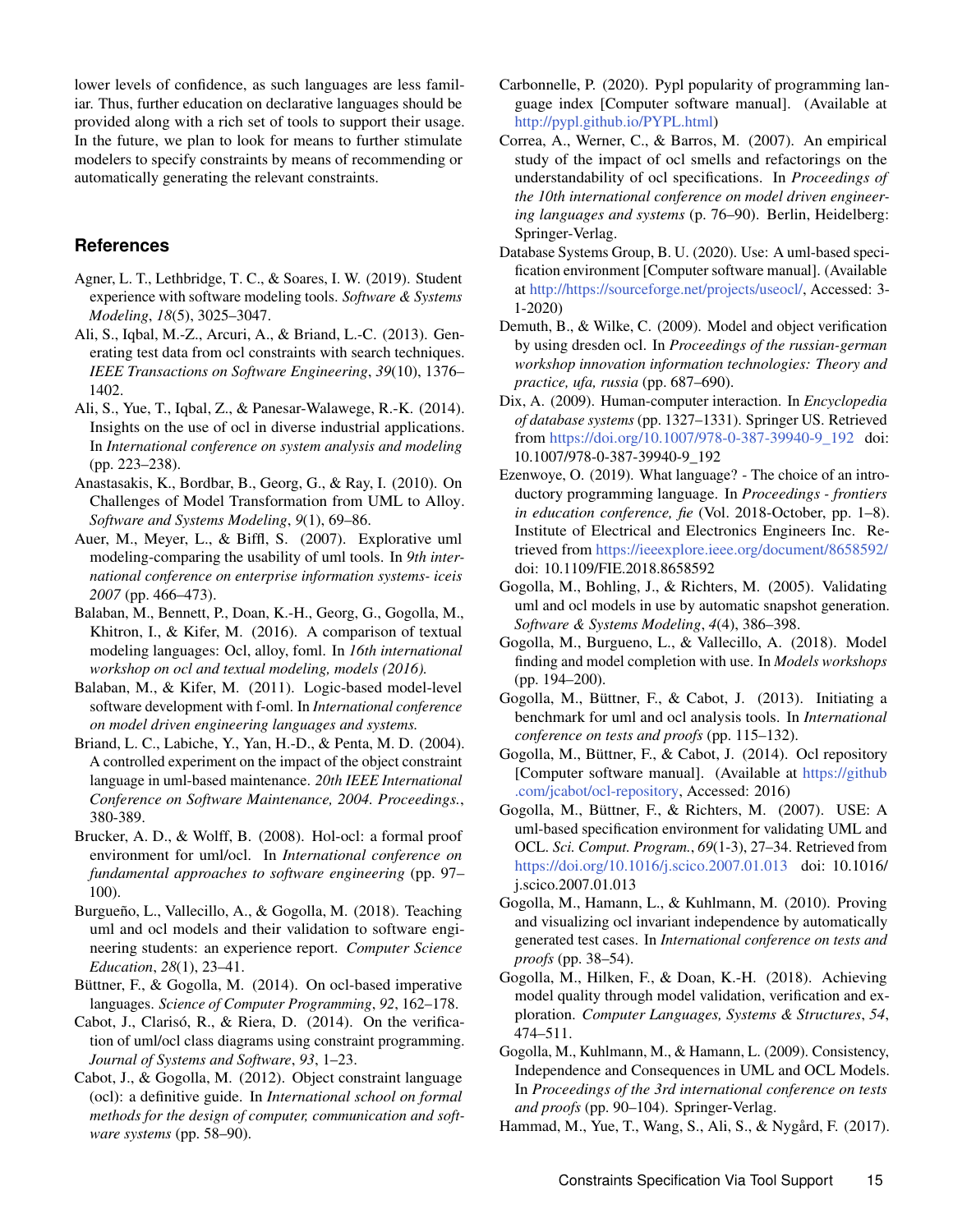Iocl: An interactive tool for specifying, validating and evaluating ocl constraints. *Science of Computer Programming*, *149*, 3–8.

- <span id="page-15-12"></span>IBM. (2019). Ibm rational software architect designer [Computer software manual]. (Available at [https://www.ibm.com/](https://www.ibm.com/developerworks/downloads/r/architect/index.html) [developerworks/downloads/r/architect/index.html\)](https://www.ibm.com/developerworks/downloads/r/architect/index.html)
- <span id="page-15-13"></span>IBM. (2020). Eclipse papyrus [Computer software manual]. (Available at [https://www.eclipse.org/papyrus/\)](https://www.eclipse.org/papyrus/)
- <span id="page-15-22"></span>IEEE Spectrum. (2020). The top programming languages 2019 [Computer software manual]. (Available at [https://spectrum.ieee.org/computing/software/the-top](https://spectrum.ieee.org/computing/software/the-top-programming-languages-2019) [-programming-languages-2019\)](https://spectrum.ieee.org/computing/software/the-top-programming-languages-2019)
- <span id="page-15-15"></span>Jackson, D. (2002). Alloy: A Lightweight Object Modelling Notation. *ACM Transactions on Software Engineering and Methodology (TOSEM)*, *11*(2), 256–290.
- <span id="page-15-18"></span>Khaled, L. (2009). A comparison between uml tools. In *2009 second international conference on environmental and computer science* (pp. 111–114).
- <span id="page-15-16"></span>Khitron, I., Balaban, M., & Kifer, M. (2016). *The FOML Site.* [https://goo.gl/AgxmMc.](https://goo.gl/AgxmMc)
- <span id="page-15-25"></span>Manning, C. D., Raghavan, P., & Schütze, H. (2008). *Introduction to information retrieval*. Cambridge university press.
- <span id="page-15-3"></span>Maraee, A., & Sturm, A. (2019). The usage of constraint specification languages: A controlled experiment. In *Enterprise, business-process and information systems modeling - 20th international conference, BPMDS 2019, 24th international conference, EMMSAD 2019, held at caise 2019, rome, italy, june 3-4, 2019, proceedings* (pp. 329–343). Retrieved from [https://doi.org/10.1007/978-3-030-20618-5\\_22](https://doi.org/10.1007/978-3-030-20618-5_22) doi: 10.1007/978-3-030-20618-5\\_22
- <span id="page-15-4"></span>Maraee, A., & Sturm, A. (2020). Imperative vs declarative constraint specification languages: A control experiment. *Software & Systems Modeling*, *in press*.
- <span id="page-15-9"></span>Mengerink, J.-G., Noten, J., & Serebrenik, A. (2019). Empowering ocl research: a large-scale corpus of open-source data from github. *Empirical Software Engineering*, *24*(3), 1574–1609.
- <span id="page-15-17"></span>Nakajima, S. (2014). Using alloy in introductory courses of formal methods. In *International workshop on structured object-oriented formal language and method* (pp. 97–110).
- <span id="page-15-11"></span>NoMagic. (2020). Magicdraw [Computer software manual]. (Available at [https://www.nomagic.com/\)](https://www.nomagic.com/)
- <span id="page-15-8"></span>Noten, J., Mengerink, J.-G. M., & Serebrenik, A. (2017). A data set of ocl expressions on github. In *Proceedings of the 14th international conference on mining software repositories* (p. 531–534). IEEE Press.
- <span id="page-15-5"></span>Pérez, B., & Porres, I. (2019). Reasoning about uml/ocl class diagrams using constraint logic programming and formula. *Information Systems*, *81*, 152–177.
- <span id="page-15-20"></span>Planas, E., & Cabot, J. (2020). How are uml class diagrams built in practice? a usability study of two uml tools: Magicdraw and papyrus. *Computer Standards & Interfaces*, *67*, 103363.
- <span id="page-15-10"></span>Portal, O. (2014). Ocl tools [Computer software manual]. (Available at [http://st.inf.tu-dresden.de/oclportal/index.php](http://st.inf.tu-dresden.de/oclportal/index.php?option=com_content&view=category&id=8&Itemid=26) [?option=com\\_content&view=category&id=8&Itemid=26\)](http://st.inf.tu-dresden.de/oclportal/index.php?option=com_content&view=category&id=8&Itemid=26)

<span id="page-15-6"></span>Queralt, A., Artale, A., Calvanese, D., & Teniente, E. (2012). Ocl-lite: Finite reasoning on uml/ocl conceptual schemas. *Data Knowl. Eng.*, *73*, 1–22.

- <span id="page-15-23"></span>RedMonk. (2020). The RedMonk Programming Language Rankings: January 2020 – tecosystems [Computer software manual]. (Available at [https://redmonk.com/sogrady/2020/](https://redmonk.com/sogrady/2020/02/28/language-rankings-1-20/) [02/28/language-rankings-1-20/\)](https://redmonk.com/sogrady/2020/02/28/language-rankings-1-20/)
- <span id="page-15-21"></span>Richters, M., & Gogolla, M. (2002). Ocl: Syntax, semantics, and tools. In *Object modeling with the ocl* (pp. 42–68). Springer.
- <span id="page-15-19"></span>Safdar, S.-A., Iqbal, M.-Z., & Khan, M.-U. (2015). Empirical evaluation of uml modeling tools–a controlled experiment. In *European conference on modelling foundations and applications* (pp. 33–44).
- <span id="page-15-24"></span>Schildt, H. (2014). *Java: the complete reference*. McGraw-Hill Education Group.
- <span id="page-15-14"></span>Software Technology Chair, T. D. (2004). Dresden ocl [Computer software manual]. (Available at [https://github.com/](https://github.com/dresden-ocl) [dresden-ocl,](https://github.com/dresden-ocl) Accessed:2016)
- <span id="page-15-1"></span>Störrle, H. (2013). Improving the usability of OCL as an ad-hoc model querying language. In *Proceedings of the MODELS 2013 OCL workshop co-located with the 16th international ACM/IEEE conference on model driven engineering languages and systems (MODELS 2013), miami, usa, september 30, 2013* (pp. 83–92). Retrieved from <http://ceur-ws.org/Vol-1092/stoerrle.pdf>
- <span id="page-15-0"></span>Warmer, J., & Kleppe, A. (2003). *The object constraint language: Getting your models ready for mda* (2nd ed.). Addison-Wesley. Retrieved from [https://www.safaribooksonline.com/library/view/](https://www.safaribooksonline.com/library/view/object-constraint-language/0321179366/) [object-constraint-language/0321179366/](https://www.safaribooksonline.com/library/view/object-constraint-language/0321179366/)
- <span id="page-15-7"></span>Wille, R., Soeken, M., & Drechsler, R. (2012). Debugging of inconsistent uml/ocl models. In *Proceedings of the conference on design, automation and test in europe* (p. 1078–1083). San Jose, CA, USA: EDA Consortium.
- <span id="page-15-26"></span>Wohlin, C., Runeson, P., Hst, M., Ohlsson, M. C., Regnell, B., & Wessln, A. (2012). *Experimentation in software engineering*. Springer Publishing Company, Incorporated.
- <span id="page-15-2"></span>Yue, T., & Ali, S. (2016). Empirically evaluating ocl and java for specifying constraints on uml models. *Software & Systems Modeling*, *15*(3), 757–781.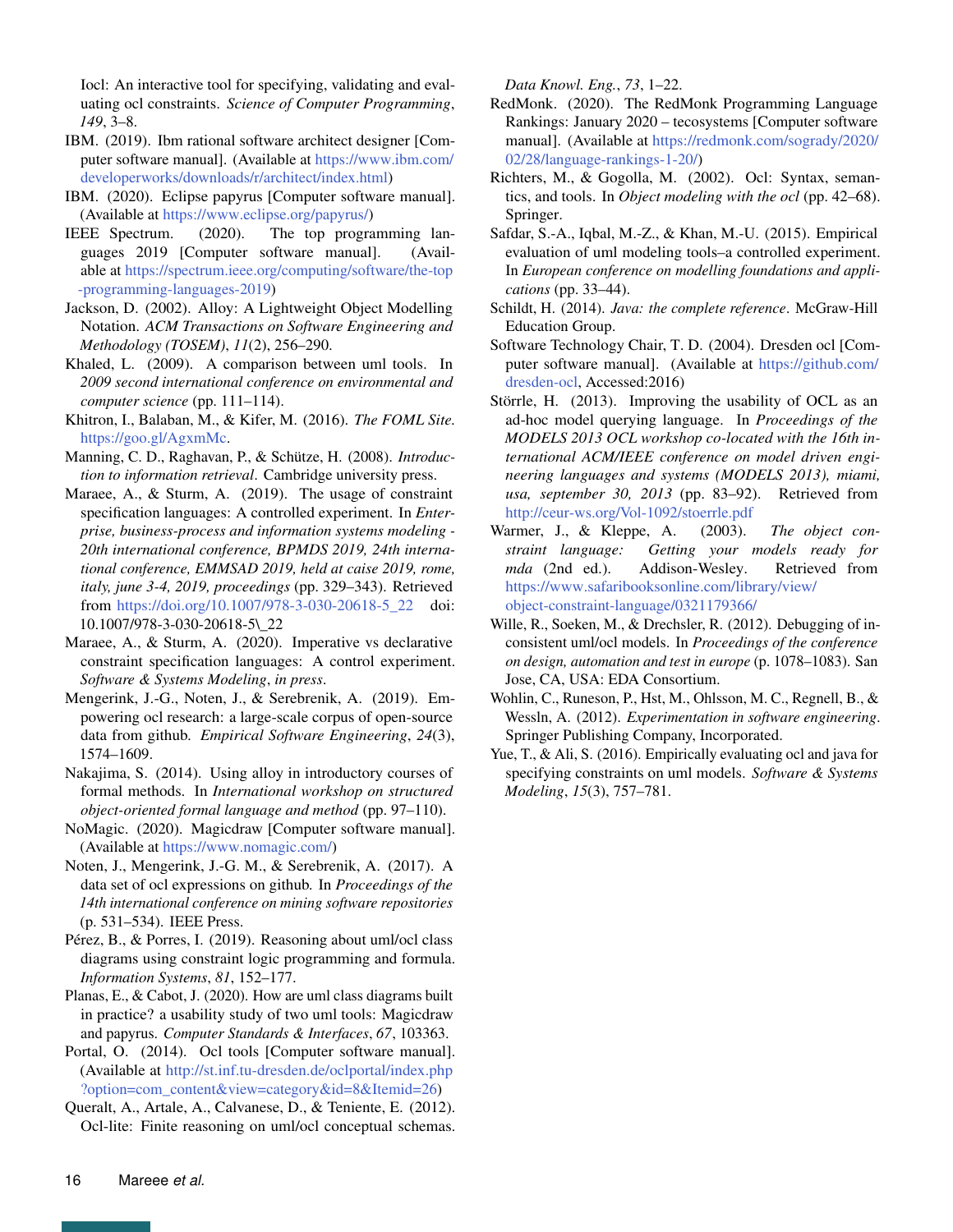# <span id="page-16-0"></span>**A. The Library System Class Diagram**

In Figure [7](#page-17-0) we show the class diagram of the Library System that was provided to the subjects.

# <span id="page-16-1"></span>**B. The Constraints**

In the following, the constraints specified in natural language are ordered by their difficulty and the way they were introduced to the subjects.

Complexity Level 1

**Constraint 1.** The number of Loans for which a Fine was paid is equal to the number of Loans associated with the same Fine.

**Constraint 2.** The number of Copies associated with a Book are equal to the number of Copies indicated in the Book itself.

**Constraint 3.** An active Student paid all her Fines.

Complexity Level 2

**Constraint 4.** The amount of a Fine over Loans is equal or lower than the sum of all defined Fines (LibraryItem.fine of the copies associated with these Loans).

**Constraint 5.** For each Reference Book, there is at least one non-electronic.

**Constraint 6.** Only an Academic can borrow a reserved Journal.

Complexity Level 3

**Constraint 7.** For each User, the currently borrowed copies (myCopy) will not appear in his ordered copies (requestedCopy) and the list of the currently borrowed copies (myCopy) is included within her entire set of loans (allCopy).

**Constraint 8.** In case a Library Item is not reserved, then it has at least one non-electronic Copy residing in an open Stack.

**Constraint 9.** The Copies associated with a Fine includes all Copies associated with the Loans associated with that Fine.

Complexity Level 4

**Constraint 10.** All the Loans associated with a Fine are of the same User.

**Constraint 11.** The number of Editions of a Book is equal to the number of Books with the same title.

**Constraint 12.** A Reference Book has at least nonelectronic copies of all its editions.

# **About the authors**

**Azzam Maraee** is on the faculty of the Information System department at Achva Academic College, and an adjunct faculty of the Computer Science department at Ben-Gurion University of the Negev. His research focuses on software engineering, with emphasis on modeling: model correctness and reasoning, modeling languages, and model patterns. Contact him at [mari@cs.bgu.ac.il.](mailto:mari@cs.bgu.ac.il)

**Eliran Nachmani** is a Masters degree student in the Software and Information Systems Engineering department at Ben-Gurion University of the Negev. Contact him at [nachamni@post.bgu.ac.il.](mailto:nachamni@post.bgu.ac.il)

**Arnon Sturm** is on the faculty of the Software and Information Systems Engineering department at Ben-Gurion University of the Negev. His research interests focus around models for various purposes including software development ranges from end-user programming, database applications, to complex multiagent systems, and knowledge representation and management. Much of his work has been on human aspects and the benefits of using models. Contact him at [sturm@bgu.ac.il.](mailto:sturm@bgu.ac.il)